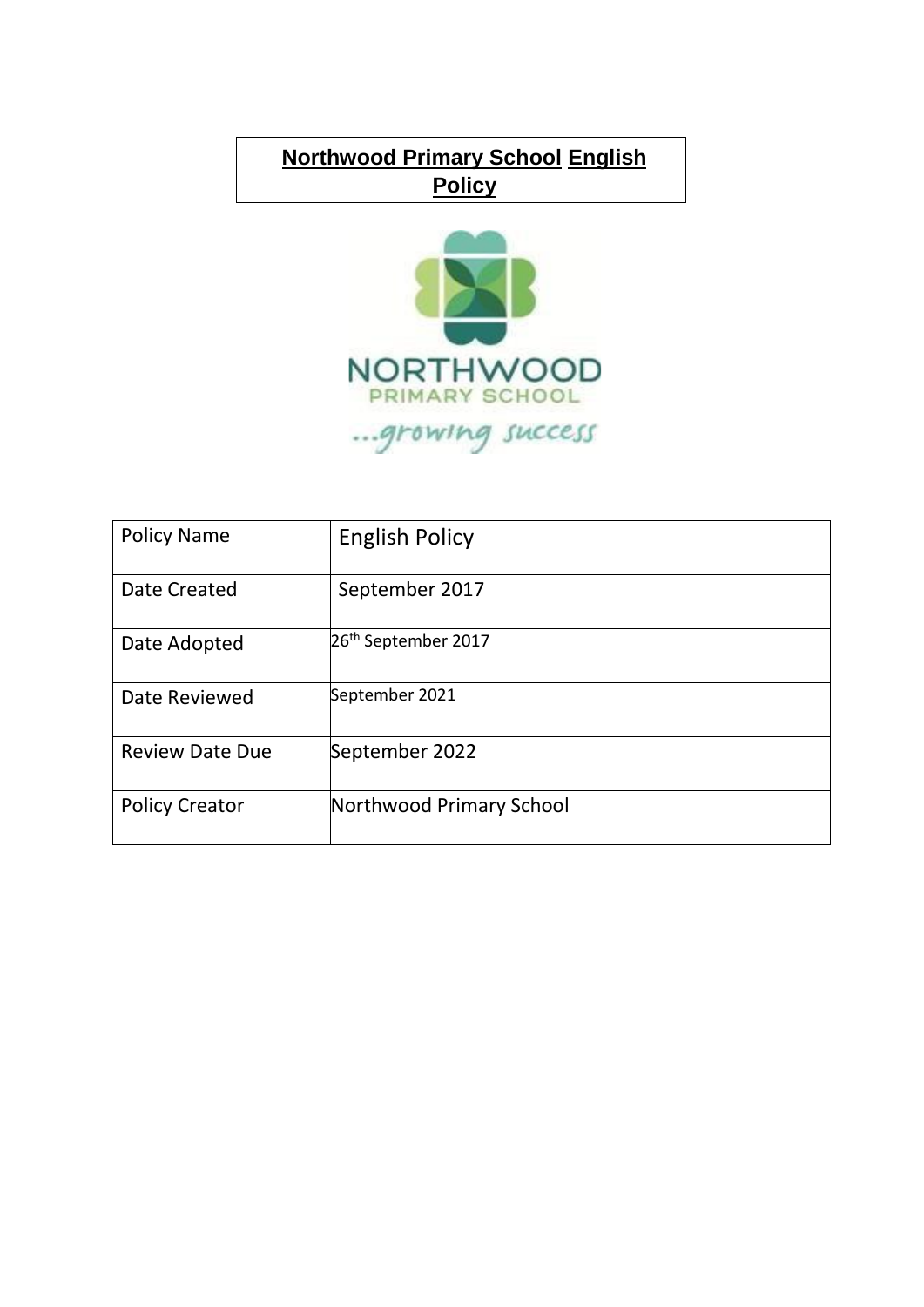# **Rationale**

Our school's philosophy is that the teaching of English has a crucial role to play in equipping learners with the language skills they need to become effective members of their own communities, the world of work and of society in general. English underpins the school curriculum by developing a child's ability to speak, listen, read and write for a wide range of purposes. Helping children to express themselves clearly orally and in writing enhances and enriches teaching and learning in all subjects.

# **English Entitlement at Northwood**

At Northwood, we believe that our English curriculum reflects the benefits of our cultural and linguistic diversity and provides learners with positive images through their reading and discussion of literature.

Each learner in our school is entitled to an experience of English that supports their development in areas of educational experience.

All our pupils, irrespective of age, ability, gender and ethnic origin are entitled to participate fully in, and benefit from a broad range of appropriate English teaching and learning activities at every stage of their education. They are entitled to experience success and enjoyment from their English learning activities.

## **Key English Experiences at Northwood**

We guarantee to provide all pupils of our school with the following key experiences:

- access to a Book Fair each year
- the opportunity to purchase books from the school's weekly book club
- access to a wide range of fiction, non-fiction and multi-media based materials from the school's library and classroom stocks
- free access to choose, browse and read from a range of texts housed in an attractive and welcoming class book area
- access to a wide range of writing materials and implements, including ICT, for selfmotivated and teacher directed writing
- opportunities to present writing in a variety of formats each year e.g. plays, posters, information leaflets, menus, comic strips etc.
- to engage in whole class, guided, paired and individual reading activities
- the opportunity to engage in various forms of drama and role play as a tool for learning and for presentation to a wider audience
- the opportunity to perform in a play for parents and the rest of the school
- access to displays of reading material in classrooms relevant to current topics
- access to relevant reading material in classrooms at appropriate levels of interest and difficulty and from a range of text types
- access to reading material of high quality which is up to date, relevant, and balanced in its presentation of ethnicity, culture and gender
- classroom environments which are conducive to good English practice
- classrooms all have working wall displays
- opportunities to transfer and consolidate writing skills taught in English in other subjects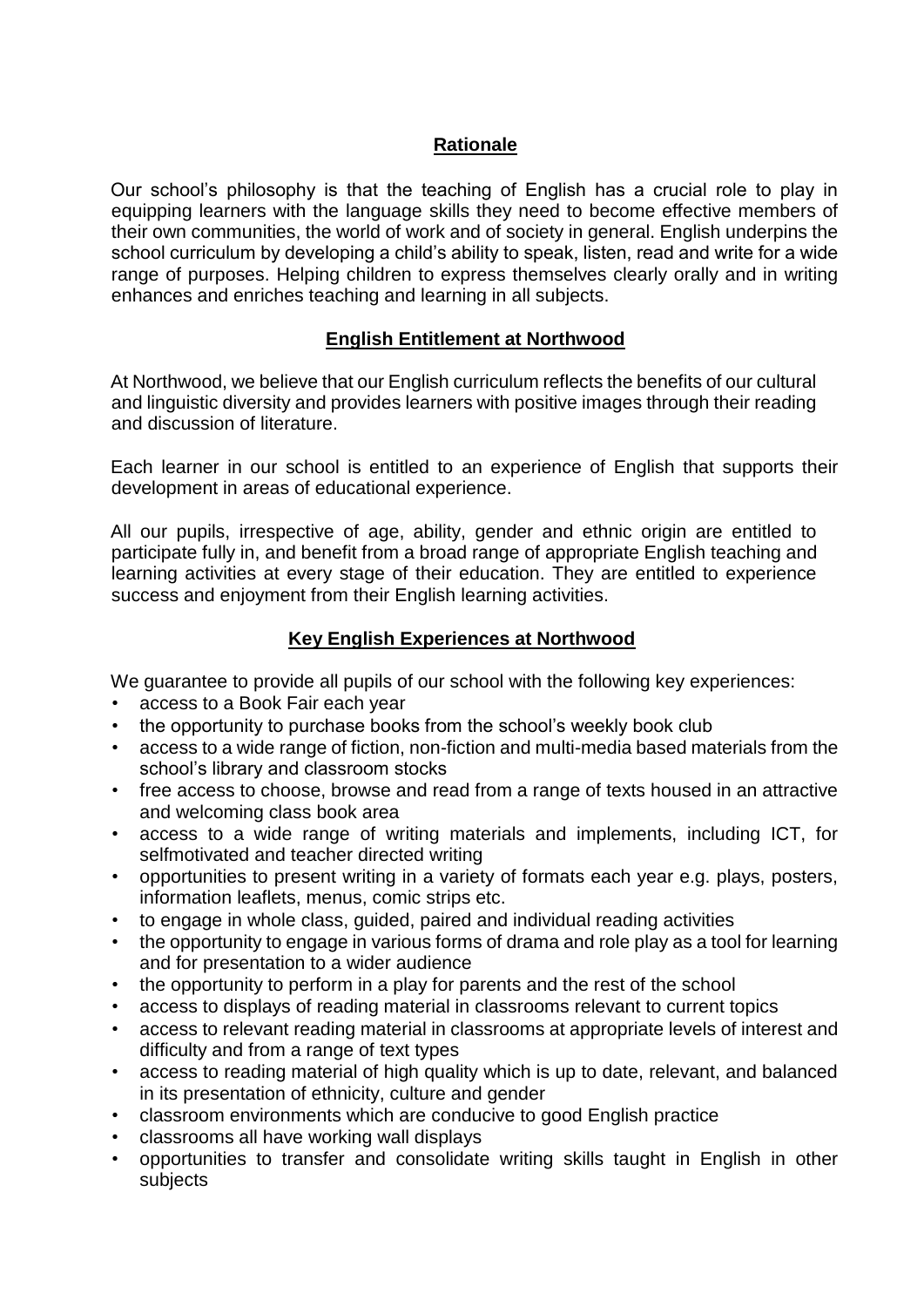## **Special Educational Needs**

Once identified, pupils with special educational needs in speaking and listening, reading or writing will have their needs assessed and appropriate action taken in line with Northwood's special needs policy.

# **Whole Class English**

At Northwood children are taught in year group classes where all children achieve in a supportive and focused environment. Lessons are differentiated and adapted to suit the needs of our pupils. Children have the opportunity to practice their English skills throughout other areas of the curriculum.

## **SPAG**

Each day our English lesson begins with a spelling, punctuation or grammar activity. The expectations for each year group are reinforced and consolidated throughout English lessons and extended writing sessions, during English and in other subjects during the week. Children are exposed to age-appropriate spellings during SPAG to enable children to reach end of year expectations. At Northwood children will develop a technical understanding of how the English language works and are given a wealth of opportunities to practice these.

## **Speaking and Listening (Oracy)**

Speech is our prime means of communication in everyday life and is fundamental to the development of understanding. We expect our children to develop increasing confidence and competence in speaking and listening so that they are able to:

- clarify and express their ideas and explain their thinking
- adapt their speech to a widening range of circumstances including paired and group discussions and speaking to a larger audience
- use varied and specialised vocabulary
- speak for a range of purposes e.g. to narrate, to analyse, to explain, to reflect and evaluate
- listen with understanding and respond sensitively and appropriately

#### **Reading**

At Northwood we endeavour to promote enjoyment of reading in all our children. We encourage them to use their reading skills to assist them to develop a love of learning so that they are able to:

- read fluently, accurately and with good understanding
- become independent and critical readers and make informed and appropriate choices
- select information from a wide range of texts and sources including print, media and ICT and to evaluate those sources
- apply techniques such as skimming, scanning, and text-marking effectively in order to research and appraise texts

Our school reading policy provides more detail of how we teach reading and encourage children to read for pleasure to ensure they become life-long readers and learners.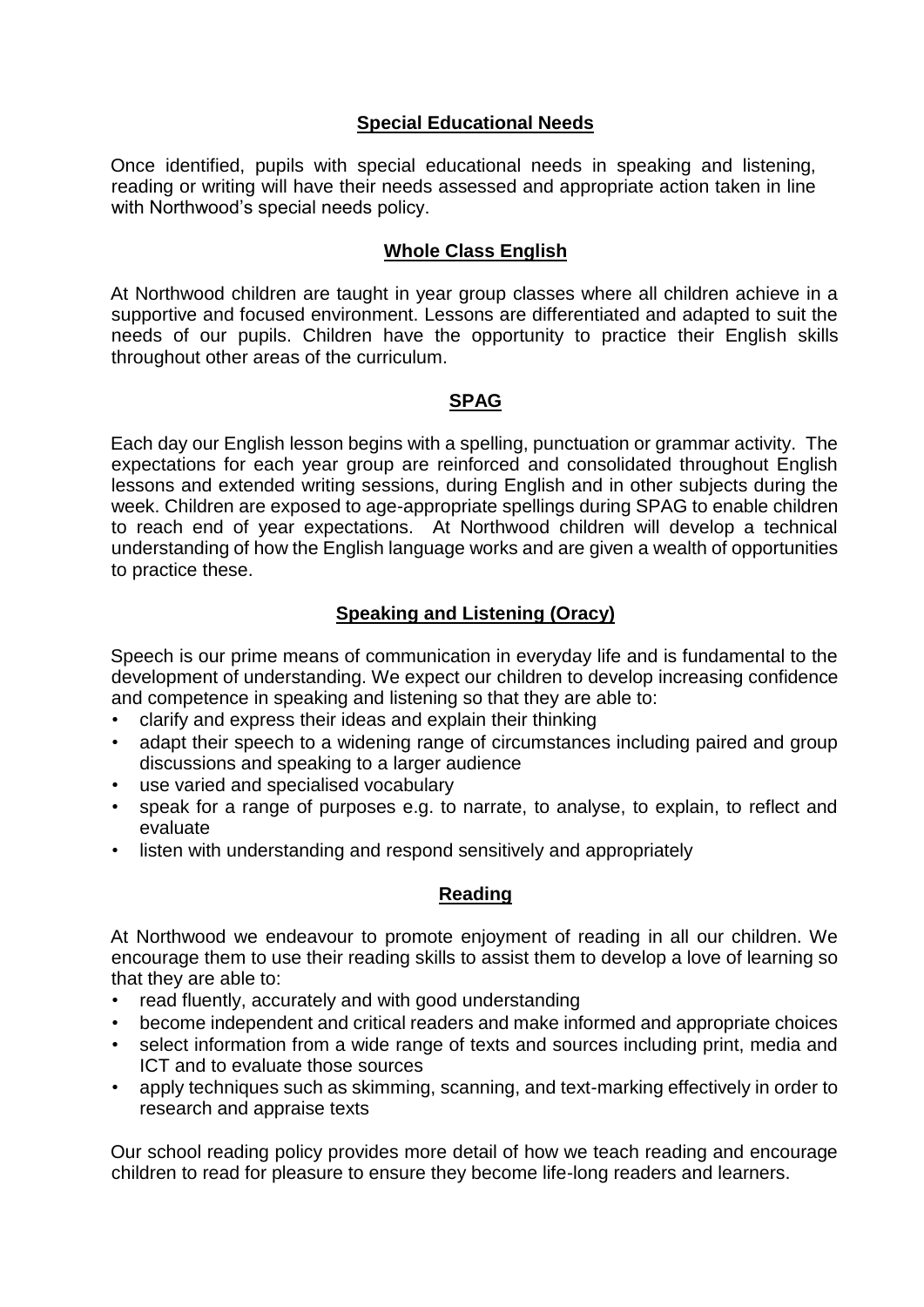#### **Writing**

Many lessons include and depend on written communication. We want our students to develop increasing confidence and competence in writing so that they are able to:

- write in a variety of different forms for different purposes e.g. to interpret, evaluate, explain, analyse and explore
- develop ideas and communicate meaning to a reader using wide-ranging and technical vocabulary and an effective style, organising and structuring sentences grammatically and whole texts coherently
- present their writing clearly using accurate punctuation, correct spelling and legible, joined handwriting from the line
- apply word-processing conventions and understand the principles of authoring multimedia text
- use dictionaries, glossaries and thesauruses to increase vocabulary choices
- use a range of strategies to learn spellings including:
	- look say cover write check
	- making connections between words with the same visual spelling pattern
	- exploring families of words

## **Drama**

Drama is a form of communication that combines unique visual elements alongside that of speaking and listening. It is important that children have access and experience of this method of communication because:

- it enhances and develops children's self-esteem and appreciation of self-worth
- it breaks down social and cultural barriers
- it allows children to experiment with everyday issues in a safe secure
- environment
- it allows children of all abilities to experience a level of success and achievement despite their level of participation
- it encourages children to explore different styles of speaking, singing, gesture and mime

# **Assessing English across the Curriculum**

All children produce an extended piece of writing at least fortnightly. Additionally, teachers plan opportunities across the curriculum to enable children to apply their skills in a range of situations for a range of purposes. At the end of each half-term children's written work from the whole half-term is used for assessment purposes. This may be evidence from English, Writing, Topic, Science or RE books. Using writing from across the curriculum, rather than one off pieces in English, enables teachers to see if they are using and transferring their skills. This information is shared with children and used to guide planning, teaching and therefore future learning.

When responding to children's extended writing, we make comments which are positive and supportive. Specific areas are highlighted where appropriate to guide children and enable them to improvement their work. Next steps are used to provide children with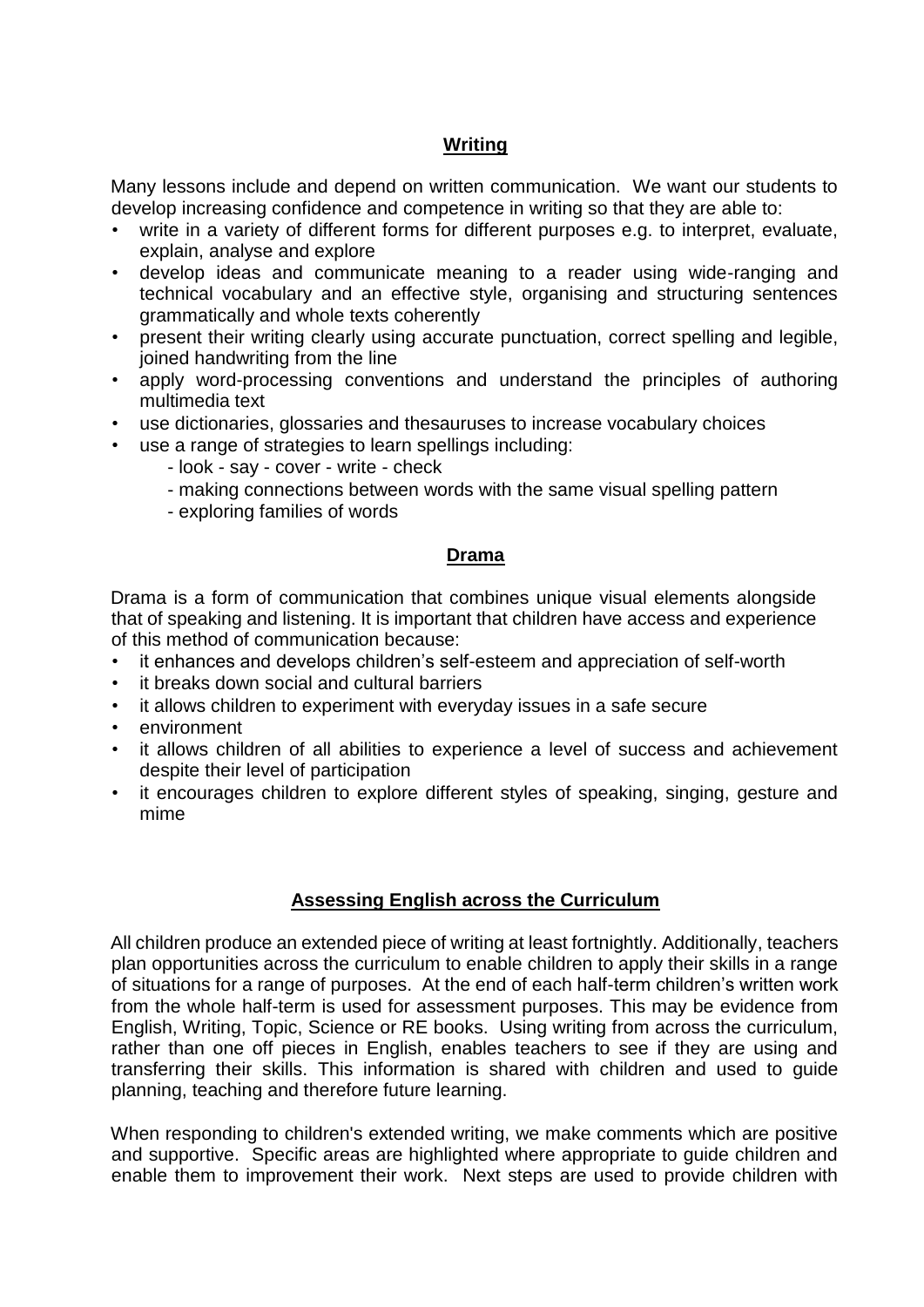guidance on the something they can do to make their writing even better next time. Opportunities are created for students to reflect on the quality of their own work and for peer assessment

# **Monitoring and Evaluation**

Monitoring and evaluation will take place through:

- data analysis focussing on progress made by individual children
- whole school book scrutiny
- English learning walks
- identifying training needs of teachers and teaching assistants

# **Age Expectations for English**

# **Early Years**

#### **Reading**

• Look at books and listen to stories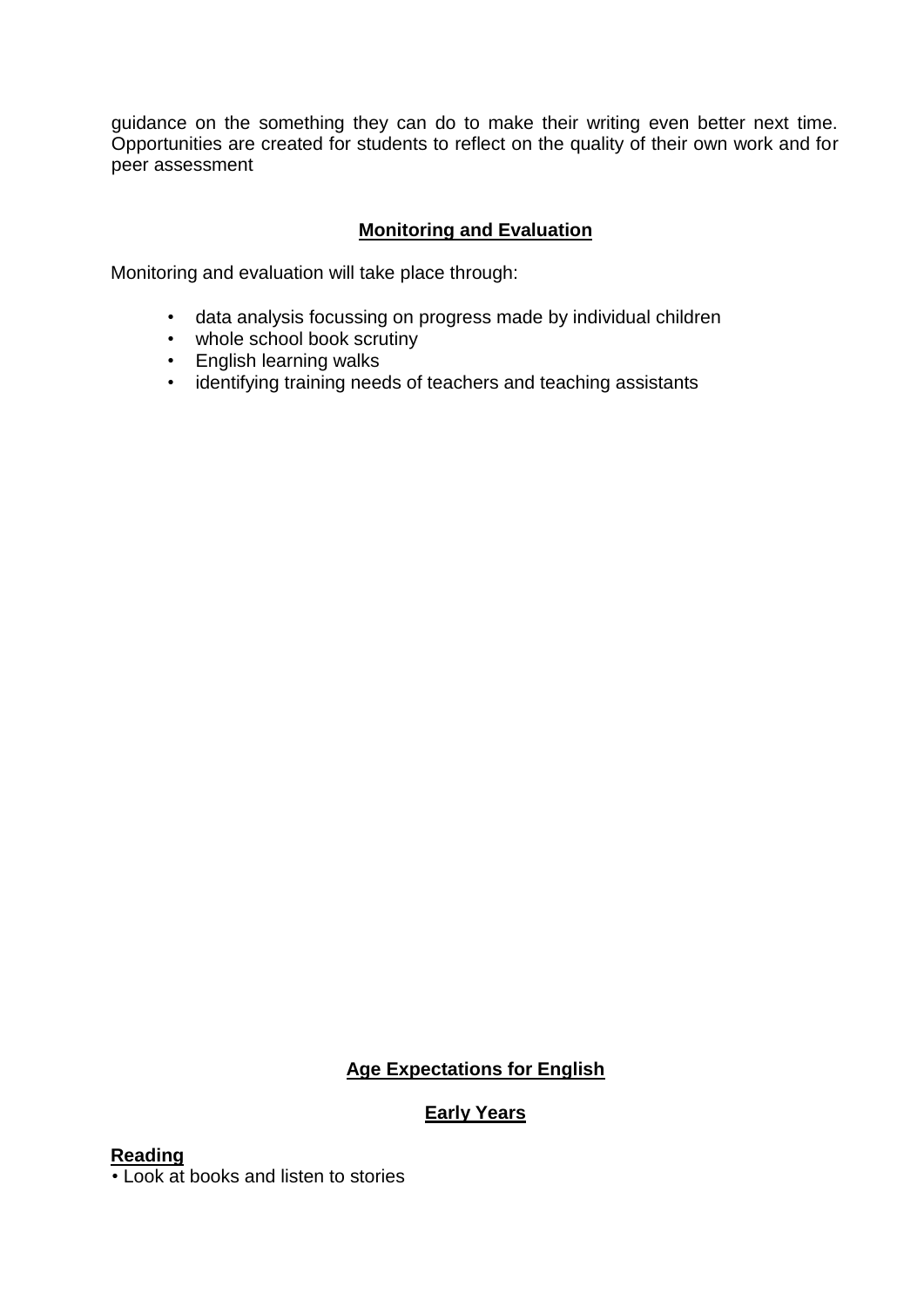- Use phonic knowledge to decode regular words
- Be secure at Phase 4 phonics
- Read Phase 2, Phase 3 and Phase 4 tricky words
- Identify rhymes and alliteration
- Join in with rhyming patterns
- Read and understand simple sentences
- Demonstrate understanding when talking with others about what they have read
- Make basic predictions
- Identify the start and end of a sentence
- Know the alphabet and link letter names to the sound they make
- Know the difference between a capital and lower case letter
- Learn some simple rhymes and poems by heart

## **Speaking and Listening**

- Use complete sentences to explain or describe things
- Listen carefully to what is being said and repeat this if needed
- Know not to interrupt when someone else is saying something
- Stand up in front of others and re-tell something that has happened to them

#### **Writing**

- Use phonic knowledge to write simple sentences which can be read by themselves and others
- Write name (correct capital and lower case)
- Write clearly demarcated sentences
- Use a correct pencil grip
- Correct formation of all letters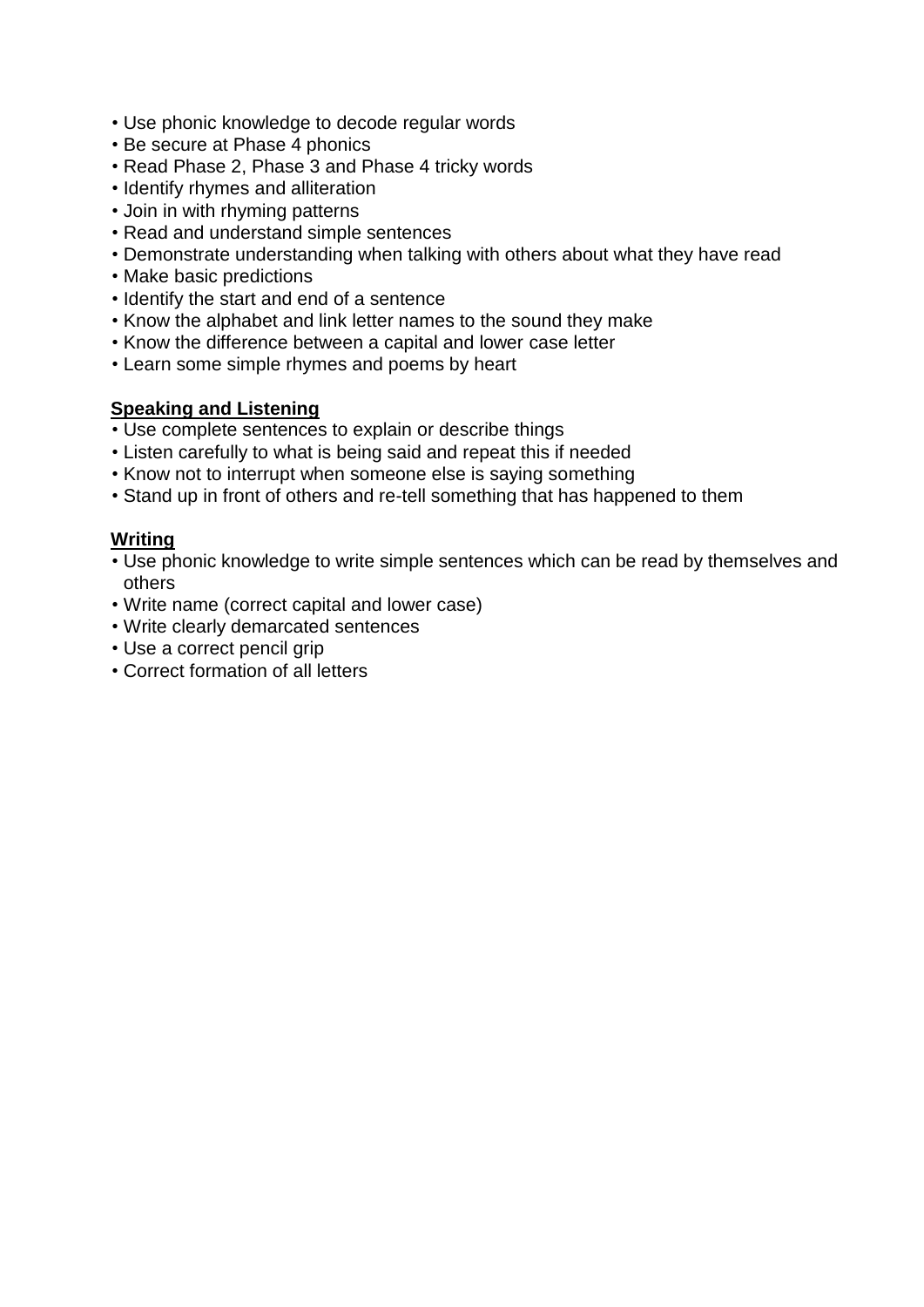|                                                                                                                                                                                                                                                                                                                                                                                                                                                                                                                                                                                                                                                                                                                                              | <b>ENGLISH Curriculum Overview Map - Year 1</b>                                                                                                                                                                                                                                                                                                                                                                                                                                                                                                                                                                                                                                                    |                                                                                                                                                                                                                                                                                                                                                                                                                                                                                                                                                                                                                                                                                                                                                                                                                                                                                      |                                                                                                                                                                                                                                               |                                                                                                                                                                                                                                                                                                                                                                                                                                                                         |                                                                                                                                                                                                                                                                                                                                                                                                                                                                                     |                                                                                                                                                                                                                                                                                                                                                                                                                                                                                                                                                                                                                              |  |  |  |  |  |  |
|----------------------------------------------------------------------------------------------------------------------------------------------------------------------------------------------------------------------------------------------------------------------------------------------------------------------------------------------------------------------------------------------------------------------------------------------------------------------------------------------------------------------------------------------------------------------------------------------------------------------------------------------------------------------------------------------------------------------------------------------|----------------------------------------------------------------------------------------------------------------------------------------------------------------------------------------------------------------------------------------------------------------------------------------------------------------------------------------------------------------------------------------------------------------------------------------------------------------------------------------------------------------------------------------------------------------------------------------------------------------------------------------------------------------------------------------------------|--------------------------------------------------------------------------------------------------------------------------------------------------------------------------------------------------------------------------------------------------------------------------------------------------------------------------------------------------------------------------------------------------------------------------------------------------------------------------------------------------------------------------------------------------------------------------------------------------------------------------------------------------------------------------------------------------------------------------------------------------------------------------------------------------------------------------------------------------------------------------------------|-----------------------------------------------------------------------------------------------------------------------------------------------------------------------------------------------------------------------------------------------|-------------------------------------------------------------------------------------------------------------------------------------------------------------------------------------------------------------------------------------------------------------------------------------------------------------------------------------------------------------------------------------------------------------------------------------------------------------------------|-------------------------------------------------------------------------------------------------------------------------------------------------------------------------------------------------------------------------------------------------------------------------------------------------------------------------------------------------------------------------------------------------------------------------------------------------------------------------------------|------------------------------------------------------------------------------------------------------------------------------------------------------------------------------------------------------------------------------------------------------------------------------------------------------------------------------------------------------------------------------------------------------------------------------------------------------------------------------------------------------------------------------------------------------------------------------------------------------------------------------|--|--|--|--|--|--|
| Spoken Word                                                                                                                                                                                                                                                                                                                                                                                                                                                                                                                                                                                                                                                                                                                                  | <b>Word Reading</b>                                                                                                                                                                                                                                                                                                                                                                                                                                                                                                                                                                                                                                                                                | Comprehension                                                                                                                                                                                                                                                                                                                                                                                                                                                                                                                                                                                                                                                                                                                                                                                                                                                                        | Writing $-$<br>transcription                                                                                                                                                                                                                  | Writing $-$<br>Handwriting                                                                                                                                                                                                                                                                                                                                                                                                                                              | Writing $-$<br>Composition                                                                                                                                                                                                                                                                                                                                                                                                                                                          | Writing $-$<br>Grammar,<br>Vocabulary and<br>Punctuation                                                                                                                                                                                                                                                                                                                                                                                                                                                                                                                                                                     |  |  |  |  |  |  |
| Pupils should be taught to:<br>listen and respond<br>٠<br>appropriately to adults<br>and their peers<br>٠<br>ask relevant questions<br>to extend their<br>understanding and<br>knowledge<br>٠<br>use relevant<br>strategies to build their<br>vocabulary<br>×<br>articulate and justify<br>answers, arguments<br>and opinions<br>give well-structured<br>descriptions,<br>explanations and<br>narratives for different<br>purposes, including for<br>expressing feelings<br>٠<br>maintain attention and<br>participate actively in<br>collaborative<br>conversations, staying<br>on topic and<br>initiating and<br>responding to<br>comments<br>use spoken<br>language to develop<br>understanding through<br>speculating,<br>hypothesising, | to:<br>Pupils should be<br>taught<br>phonic<br>apply<br>knowledge and<br>skills as the route<br>to decode words<br>respond speedily<br>with the correct<br>sound to<br>graphemes<br>(letters or groups)<br>of letters) for all<br>40+ phonemes,<br>including, where<br>applicable,<br>alternative sounds<br>for graphemes<br>read accurately<br>by blending<br>sounds in<br>unfamiliar words<br>containing GPCs<br>that have been<br>taught<br>read common<br>exception words,<br>noting unusual<br>correspondences<br>between spelling<br>and sound and<br>where these<br>occur in the word<br>read words<br>containing taught<br>$GPCs$ and $-s$ , $-$<br>es, -ing, -ed, -er<br>and -est endings | Pupils should be taught to:<br>a,<br>develop pleasure in reading,<br>motivation to read, vocabulary<br>and understanding by:<br>listening to and<br>discussing a wide<br>range of poems,<br>stories and non-<br>fiction at a level<br>beyond that at which<br>they can read<br>independently<br>being encouraged to<br>link what they read<br>or hear read to their<br>own experiences<br>becoming very<br>familiar<br>with key stories,<br>fairy stories and<br>traditional tales,<br>retelling them and<br>considering their<br>particular<br>characteristics<br>recognising and<br>joining in with<br>predictable phrases<br>learning to<br>appreciate rhymes<br>and poems, and to<br>recite some by heart<br>discussing word<br>meanings, linking<br>new meanings to<br>those already known<br>understand both the books<br>they can already read<br>accurately and fluently and | Pupils should be taught to:<br>spell:<br>words containing<br>each of the 40+<br>phonemes<br>already taught<br>common<br>exception<br>words<br>the days of the<br>week<br>name the letters<br>of the alphabet:<br>naming the<br>letters of the | Pupils should be taught<br>to:<br>×<br>sit correctly at a<br>table, holding a<br>pencil comfortably<br>and correctly<br>begin to form<br>٠<br>lower-<br>case letters in the<br>correct direction.<br>starting and<br>finishing in the right<br>place<br>form capital letters<br>٠<br>form digits 0-9<br>×<br>understand which<br>letters belong to<br>which handwriting<br>'families' (i.e.<br>letters that are<br>formed in similar<br>ways) and to<br>practise these. | Pupils should be taught to:<br>write sentences by:<br>saying out loud what<br>they are going to write<br>about<br>composing a<br>sentence<br>orally before<br>writing it<br>sequencing<br>sentences to<br>form short<br>narratives<br>re-reading what they<br>have written to check<br>that it makes sense<br>discuss what they have<br>written with the teacher<br>or other pupils<br>read aloud their writing<br>clearly enough to be<br>heard by their peers and<br>the teacher. | Pupils should be taught to:<br>develop their understanding of the<br>concepts set out in English<br>Appendix 2 by:<br>leaving spaces between<br>٠<br>words<br>joining words and<br>٠<br>joining clauses using and<br>beginning to<br>punctuate sentences<br>using a capital letter and<br>a full stop, question mark<br>or exclamation mark<br>using a capital letter for<br>names of people, places,<br>the days of the week, and<br>the personal pronoun 'l'<br>learning the grammar<br>for year 1 in English<br>Appendix 2<br>use the grammatical<br>terminology in<br>English Appendix 2 in<br>discussing their writing. |  |  |  |  |  |  |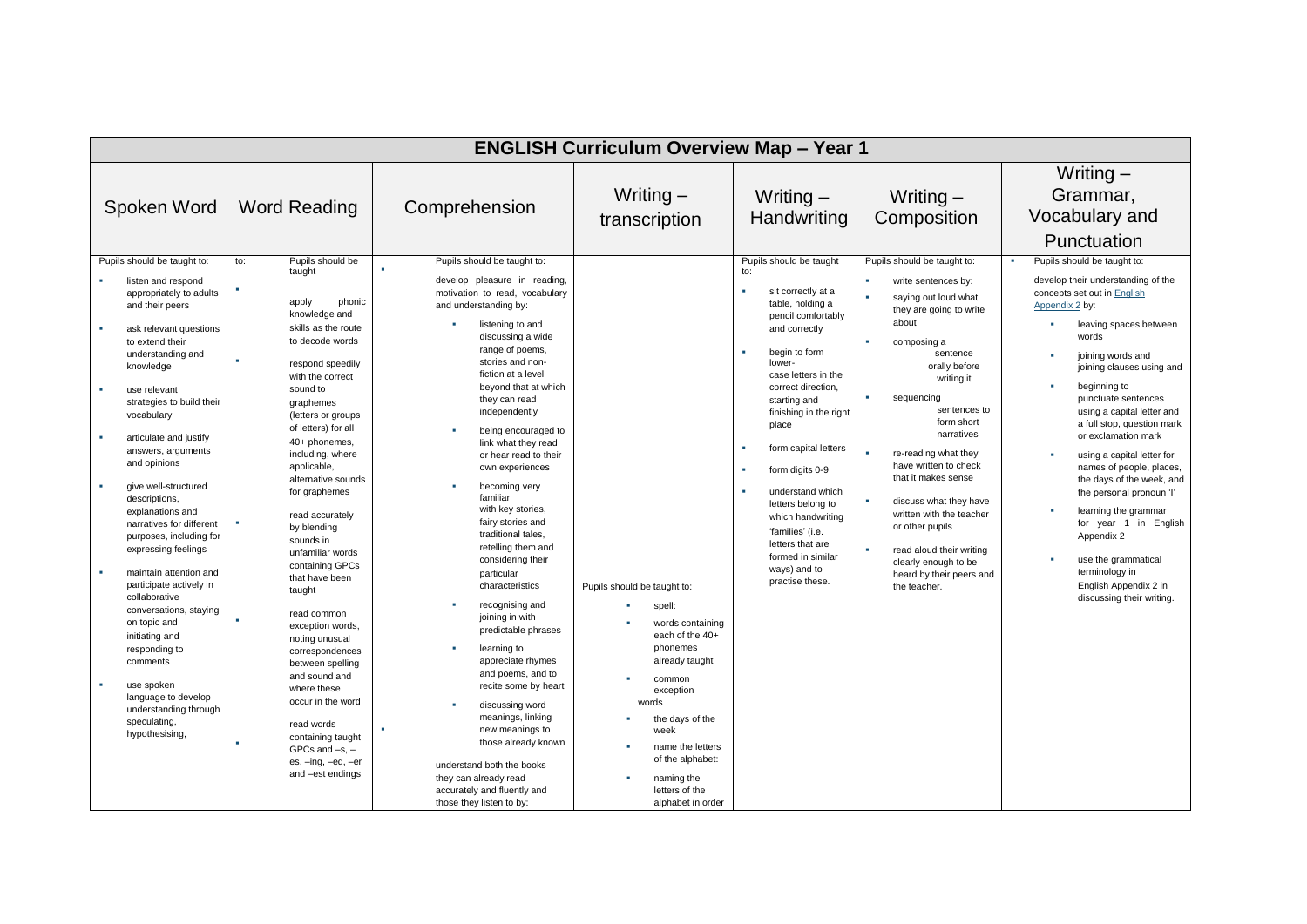| imagining and        |   | read other words    | <b>B</b>   | drawing on what                 |    | ×                | using letter                |  |  |
|----------------------|---|---------------------|------------|---------------------------------|----|------------------|-----------------------------|--|--|
| exploring ideas      |   | of more than one    |            | they already know or            |    |                  | names to                    |  |  |
|                      |   |                     |            |                                 |    |                  | distinguish                 |  |  |
|                      |   | syllable that       |            | on background                   |    |                  | between                     |  |  |
| speak audibly        |   | contain taught      |            | information and                 |    |                  |                             |  |  |
| and fluently         |   | GPCs                |            | vocabulary provided             |    |                  | alternative                 |  |  |
| with an              |   |                     |            | by the teacher                  |    |                  | spellings                   |  |  |
| increasing           |   | read words with     |            |                                 |    |                  | of the                      |  |  |
| command of           |   | contractions [for   | <b>COL</b> | checking that the               |    |                  |                             |  |  |
|                      | ٠ |                     |            | text makes sense to             |    |                  | same                        |  |  |
| Standard             |   | example, I'm, I'll, |            |                                 |    |                  | sound                       |  |  |
| English              |   | we'll], and         |            | them as they read               |    |                  |                             |  |  |
|                      |   | understand that     |            | and correcting                  |    | add prefixes and |                             |  |  |
| participate in       |   | the apostrophe      |            | inaccurate reading              |    | suffixes:        |                             |  |  |
| discussions,         |   |                     |            |                                 |    |                  |                             |  |  |
|                      |   | represents the      |            | discussing the                  |    | ٠                | using the                   |  |  |
| presentations,       |   | omitted letter(s)   |            | significance of the             |    |                  | spelling                    |  |  |
| performances,        |   |                     |            | title and events                |    |                  | rule for                    |  |  |
| role play,           |   | read aloud          |            |                                 |    |                  |                             |  |  |
| ×<br>improvisations  |   |                     |            | making inferences               |    |                  | adding $-s$                 |  |  |
|                      |   | accurately books    |            | on                              | ×, |                  | or-es as                    |  |  |
| and debates          |   | that are            |            |                                 |    |                  | the plural                  |  |  |
|                      |   | consistent with     |            | the basis of what is            |    |                  | marker for                  |  |  |
| gain, maintain       |   | their developing    |            | being said and done             |    |                  |                             |  |  |
| and monitor the      |   |                     |            |                                 |    |                  | nouns and                   |  |  |
|                      |   | phonic knowledge    |            | predicting what                 |    |                  | the third                   |  |  |
| interest of the      |   | and that do not     |            | might happen on the             |    |                  | person                      |  |  |
| listener(s)          |   | require them to     |            | basis of what has               |    |                  |                             |  |  |
|                      |   | use other           |            |                                 |    |                  | singular                    |  |  |
| consider and         |   |                     |            | been read so                    |    |                  | marker for                  |  |  |
| evaluate             |   | strategies to work  |            | far                             |    |                  | verbs                       |  |  |
|                      |   | out words           |            |                                 |    |                  |                             |  |  |
| different            |   |                     |            | participate in discussion about |    | ٠                | using the                   |  |  |
| viewpoints,          |   | re-read these       |            | what is read to them, taking    |    |                  | prefix un-                  |  |  |
| attending to         |   |                     |            |                                 |    |                  |                             |  |  |
|                      |   | books to build up   |            | turns and listening to what     |    | ٠                | using -ing,                 |  |  |
| and building on<br>٠ |   | their fluency and   | others say |                                 |    |                  | -ed, -er                    |  |  |
| the                  |   | confidence in       |            |                                 |    |                  | and -est                    |  |  |
| contributions of     |   | word reading.       |            | explain clearly their           |    |                  |                             |  |  |
| others               |   |                     |            |                                 |    |                  | where no                    |  |  |
|                      |   |                     |            | understanding of what is read   |    |                  | change is                   |  |  |
|                      |   |                     | to them.   |                                 |    |                  | needed in                   |  |  |
| select and use       |   |                     |            |                                 |    |                  | the                         |  |  |
| appropriate          |   |                     |            |                                 |    |                  |                             |  |  |
| registers for        |   |                     |            |                                 |    |                  | spelling of                 |  |  |
| effective            |   |                     |            |                                 |    |                  | root words                  |  |  |
|                      |   |                     |            |                                 | ×  |                  | [for                        |  |  |
| communication        |   |                     |            |                                 |    |                  | example,                    |  |  |
|                      |   |                     |            |                                 |    |                  |                             |  |  |
|                      |   |                     |            |                                 |    |                  | helping,                    |  |  |
|                      |   |                     |            |                                 |    |                  | helped,                     |  |  |
|                      |   |                     |            |                                 |    |                  | helper,                     |  |  |
|                      |   |                     |            |                                 | ×  |                  | eating,                     |  |  |
|                      |   |                     |            |                                 |    |                  |                             |  |  |
|                      |   |                     |            |                                 |    |                  | quicker,                    |  |  |
|                      |   |                     |            |                                 |    |                  | quickest]                   |  |  |
|                      |   |                     |            |                                 |    |                  |                             |  |  |
|                      |   |                     |            |                                 |    |                  | apply simple spelling       |  |  |
|                      |   |                     |            |                                 |    |                  |                             |  |  |
|                      |   |                     |            |                                 |    |                  | rules and guidance,         |  |  |
|                      |   |                     |            |                                 |    |                  | as listed in <b>English</b> |  |  |
|                      |   |                     |            |                                 |    | Appendix 1       |                             |  |  |
|                      |   |                     |            |                                 |    |                  |                             |  |  |
|                      |   |                     |            |                                 |    |                  | write from memory           |  |  |
|                      |   |                     |            |                                 |    | simple sentences |                             |  |  |
|                      |   |                     |            |                                 |    |                  |                             |  |  |
|                      |   |                     |            |                                 |    | dictated by the  |                             |  |  |
|                      |   |                     |            |                                 |    |                  | teacher that include        |  |  |
|                      |   |                     |            |                                 |    | words using the  |                             |  |  |
|                      |   |                     |            |                                 |    |                  | GPCs and common             |  |  |
|                      |   |                     |            |                                 |    |                  |                             |  |  |
|                      |   |                     |            |                                 |    | exception words  |                             |  |  |
|                      |   |                     |            |                                 |    | taught so far.   |                             |  |  |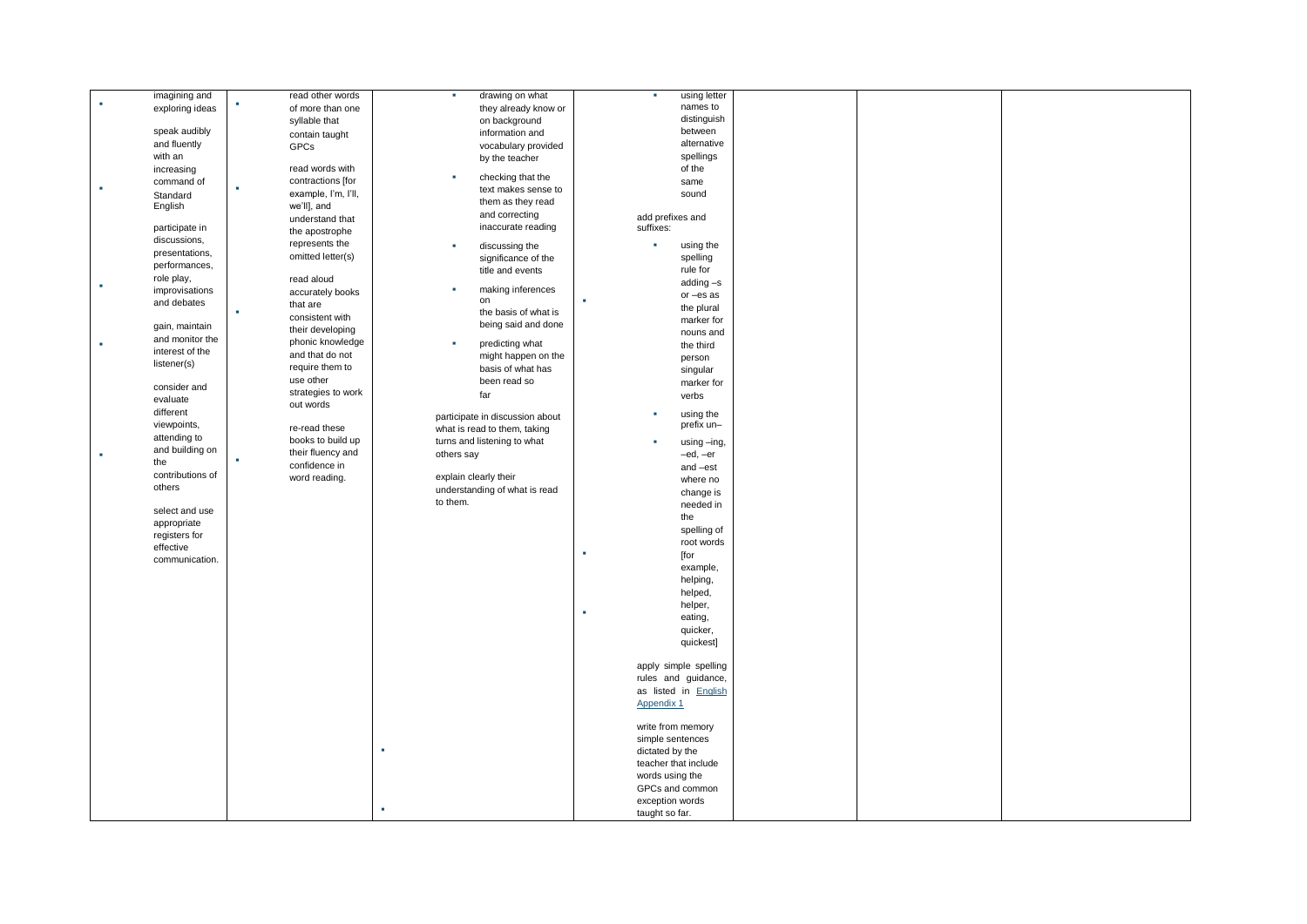| <b>ENGLISH Curriculum Overview Map - Year 2</b> |              |               |                              |                            |                            |                                                          |  |  |  |
|-------------------------------------------------|--------------|---------------|------------------------------|----------------------------|----------------------------|----------------------------------------------------------|--|--|--|
| Spoken Word                                     | Word Reading | Comprehension | Writing $-$<br>transcription | Writing $-$<br>Handwriting | Writing $-$<br>Composition | Writing $-$<br>Grammar,<br>Vocabulary and<br>Punctuation |  |  |  |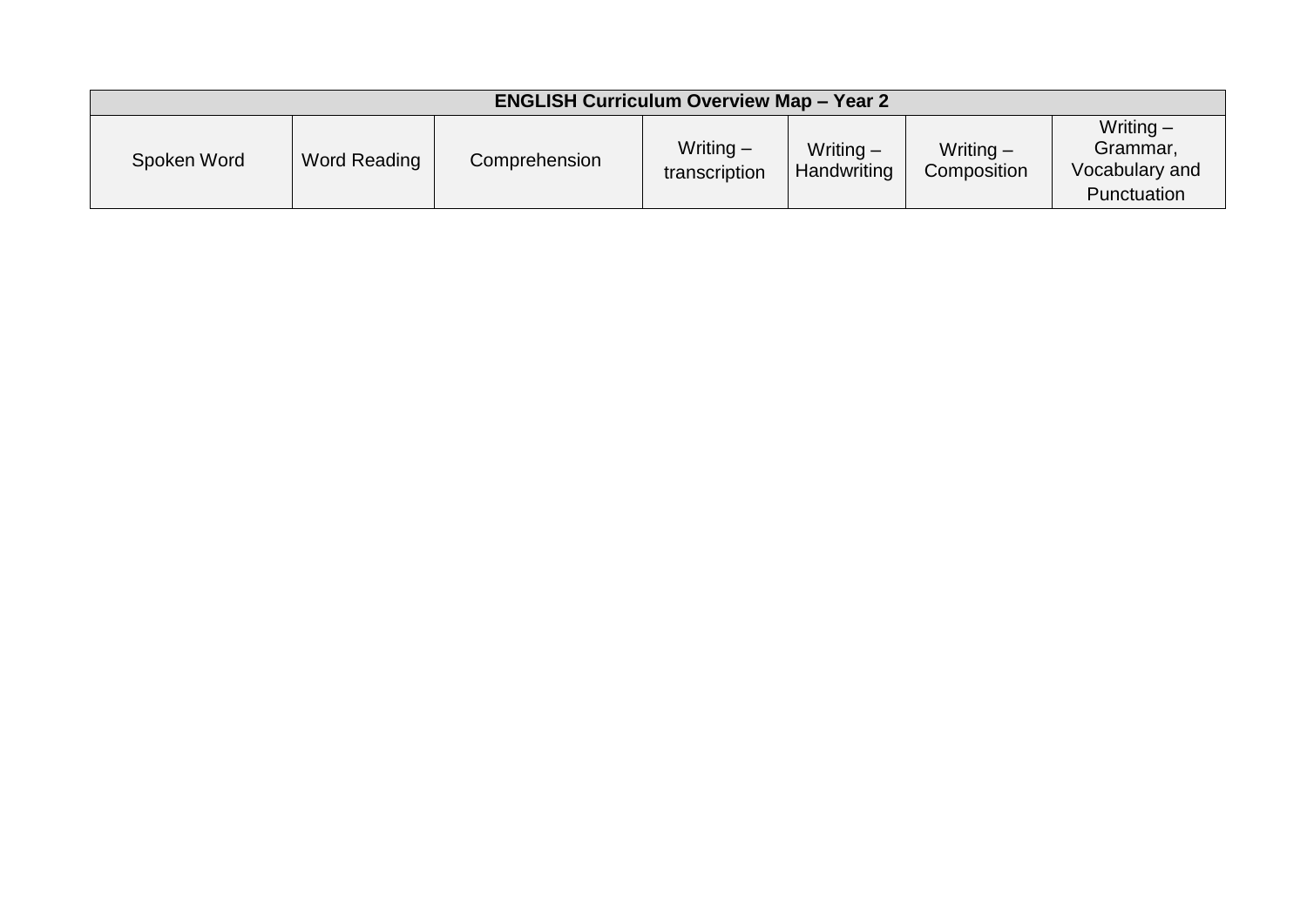| Pupils should be taught to:                                             | to: | Pupils should be                   | Pupils should be taught to:      |                             |                | Pupils should be taught | Pupils should be taught to: |                              |                   | Pupils should be taught        |
|-------------------------------------------------------------------------|-----|------------------------------------|----------------------------------|-----------------------------|----------------|-------------------------|-----------------------------|------------------------------|-------------------|--------------------------------|
| listen and respond appropriately to                                     |     | taught                             | develop pleasure in reading,     |                             |                | to:                     |                             | develop                      | to:               |                                |
| adults and their peers                                                  |     |                                    | motivation to read, vocabulary   |                             | ٠              | form lower-case         |                             | positive                     | develop their     |                                |
|                                                                         |     | continue to apply                  | and understanding by:            |                             |                | letters of the          |                             | attitudes                    |                   | understanding of the           |
| ٠<br>ask relevant questions to extend their                             |     | phonic                             |                                  |                             |                | correct size            |                             | towards and                  |                   | concepts set out in            |
| understanding and knowledge                                             |     | knowledge and                      | ×<br>listening to, discussing    |                             |                | relative to one         |                             | stamina for                  |                   | <b>English Appendix 2 by:</b>  |
|                                                                         |     | skills as the route                | and expressing views             |                             |                | another                 |                             | writing by:                  |                   |                                |
| ٠<br>use relevant strategies to build their                             |     | to decode words                    | about a wide range of            |                             |                |                         |                             |                              |                   | learning how                   |
| vocabulary                                                              |     | until automatic                    | contemporary and                 |                             | $\blacksquare$ | start using some        | a,                          | writing                      |                   | to use both<br>familiar and    |
|                                                                         |     | decoding has                       | classic poetry, stories          |                             |                | of the diagonal         |                             | narratives                   |                   |                                |
| articulate and justify answers,<br>٠                                    |     | become                             | and nonfiction at a              |                             |                | and horizontal          |                             | about                        |                   | new<br>punctuation             |
| arguments and opinions                                                  |     | embedded and                       | level beyond that at             |                             |                | strokes needed to       |                             | personal                     |                   |                                |
| ٠<br>give well-structured descriptions,                                 |     | reading is fluent                  | which they can read              |                             |                | join letters and        |                             | experiences                  |                   | correctly                      |
| explanations and narratives for                                         | ٠   |                                    | independently                    |                             |                | understand which        |                             | and those of                 |                   | (see English                   |
| different purposes, including for                                       |     | read accurately                    | discussing the<br>×              |                             |                | letters, when           |                             | others                       |                   | Appendix 2),<br>including full |
| expressing feelings                                                     |     | by blending the<br>sounds in words | sequence of events in            |                             |                | adjacent to one         |                             | (real and<br>fictional)      |                   | stops, capital                 |
|                                                                         |     |                                    | books and how items              |                             |                | another, are best       |                             |                              |                   | letters,                       |
| ٠<br>maintain attention and                                             |     | that contain the                   | of information are               |                             |                | left unjoined           | ×                           | writing about                |                   | exclamation                    |
| participate actively in collaborative                                   |     | graphemes                          | related                          |                             | $\blacksquare$ | write capital           |                             | real events                  |                   | marks,                         |
| conversations, staying on topic and                                     |     | taught so far,                     | becoming increasingly            |                             |                | letters and digits      |                             | writing poetry               |                   | question                       |
| initiating and responding to comments                                   |     | especially                         | familiar with and                |                             |                | of the correct          |                             |                              |                   | marks,                         |
|                                                                         |     | recognising                        | retelling a wider range          |                             |                | size, orientation       |                             | writing for<br>different     |                   | commas for                     |
| ٠<br>use spoken language to develop                                     |     | alternative                        | of stories, fairy stories        |                             |                | and relationship        |                             | purposes                     |                   | lists and                      |
| understanding through speculating,                                      |     | sounds for<br>graphemes            | and traditional tales            |                             |                | to one another          |                             |                              |                   | apostrophes                    |
| hypothesising, imagining and                                            |     |                                    |                                  |                             |                | and to lower case       |                             | consider what                |                   | for contracted                 |
| exploring ideas                                                         |     | read accurately                    | being introduced to              | Pupils should be taught to: |                | letters                 |                             | they are going               |                   | forms and the                  |
|                                                                         | ٠   | words of two or                    | nonfiction books that            | spell by:                   |                |                         |                             | to write before              |                   | possessive                     |
| ×.<br>speak audibly and fluently with an                                |     | more syllables                     | are                              |                             | $\blacksquare$ | use spacing             |                             | beginning by:                |                   | (singular)                     |
| increasing command of Standard                                          |     | that contain the                   | structured in different          |                             |                | between                 |                             |                              |                   |                                |
| English                                                                 |     | same graphemes                     | ways                             | segmenting<br>spoken        |                | words that              |                             | planning or                  | learn how to use: |                                |
| ٠<br>participate in discussions,                                        |     | as above                           | recognising simple               | words into                  |                | reflects the size       |                             | saying out<br>loud what they |                   | sentences                      |
| presentations, performances, role                                       |     |                                    | recurring literary               | phonemes                    |                | of the letters.         |                             | are going to                 |                   | with                           |
| play, improvisations and debates                                        |     | read words                         | language in stories              | and                         |                |                         |                             | write about                  |                   | different                      |
|                                                                         | F   | containing                         | and poetry                       | representing                |                |                         |                             |                              |                   | forms:                         |
| gain, maintain and monitor<br>٠                                         |     | common suffixes                    | discussing and                   | these by                    |                |                         |                             | writing down                 |                   | statement,                     |
| the interest of the listener(s)                                         |     | read further                       | clarifying the                   | graphemes,                  |                |                         |                             | ideas                        |                   | question,                      |
|                                                                         |     | common                             | meanings of words,               | spelling many               |                |                         |                             | and/or key                   |                   | exclamation.                   |
| consider and evaluate different<br>٠                                    |     | exception words,                   | linking new meanings             | correctly                   |                |                         |                             | words,                       |                   | command                        |
| viewpoints, attending to and building<br>on the contributions of others | ٠   | noting unusual                     | to known vocabulary              |                             |                |                         |                             | including new<br>vocabulary  |                   | expanded                       |
|                                                                         |     | correspondences                    |                                  |                             |                |                         |                             |                              |                   | noun                           |
|                                                                         |     | between spelling                   | discussing their                 | learning new                |                |                         | ٠                           | encapsulating                |                   | phrases to                     |
|                                                                         |     | and sound and                      | favourite words and<br>phrases   | ways of                     |                |                         |                             | what they                    |                   | describe and                   |
|                                                                         |     | where these                        |                                  | spelling<br>phonemes for    |                |                         |                             | want to say,                 |                   | specify [for                   |
|                                                                         |     | occur in the word                  | continuing to build up<br>×      | which one or                |                |                         |                             | sentence by                  |                   | example, the                   |
|                                                                         |     |                                    | a repertoire of poems            | more                        |                |                         |                             | sentence                     |                   | blue butterfly]                |
|                                                                         |     | read most words                    | learnt by heart,                 | spellings are               |                |                         |                             |                              |                   | the present                    |
|                                                                         |     | quickly and                        | appreciating these and           | already                     |                |                         |                             | make simple<br>additions.    |                   | and past                       |
|                                                                         |     | accurately,<br>without overt       | reciting some, with              | known, and                  |                |                         |                             | revisions and                |                   | tenses                         |
|                                                                         | ٠   |                                    | appropriate intonation           | learn some                  |                |                         |                             | corrections to               |                   | correctly and                  |
|                                                                         |     |                                    | to make the meaning              | words with                  |                |                         |                             | their own                    |                   | consistently                   |
|                                                                         |     |                                    | clear                            | each                        |                |                         |                             | writing by:                  |                   | including the                  |
|                                                                         |     |                                    | understand both the books that   | spelling,                   |                |                         |                             |                              |                   | progressive                    |
|                                                                         |     |                                    | they can already read accurately | including a                 |                |                         |                             | evaluating                   |                   | form                           |
|                                                                         |     |                                    | and                              | few common                  |                |                         |                             | their writing                |                   | subordination                  |
|                                                                         |     |                                    |                                  | homophones                  |                |                         |                             | with the                     |                   | (using                         |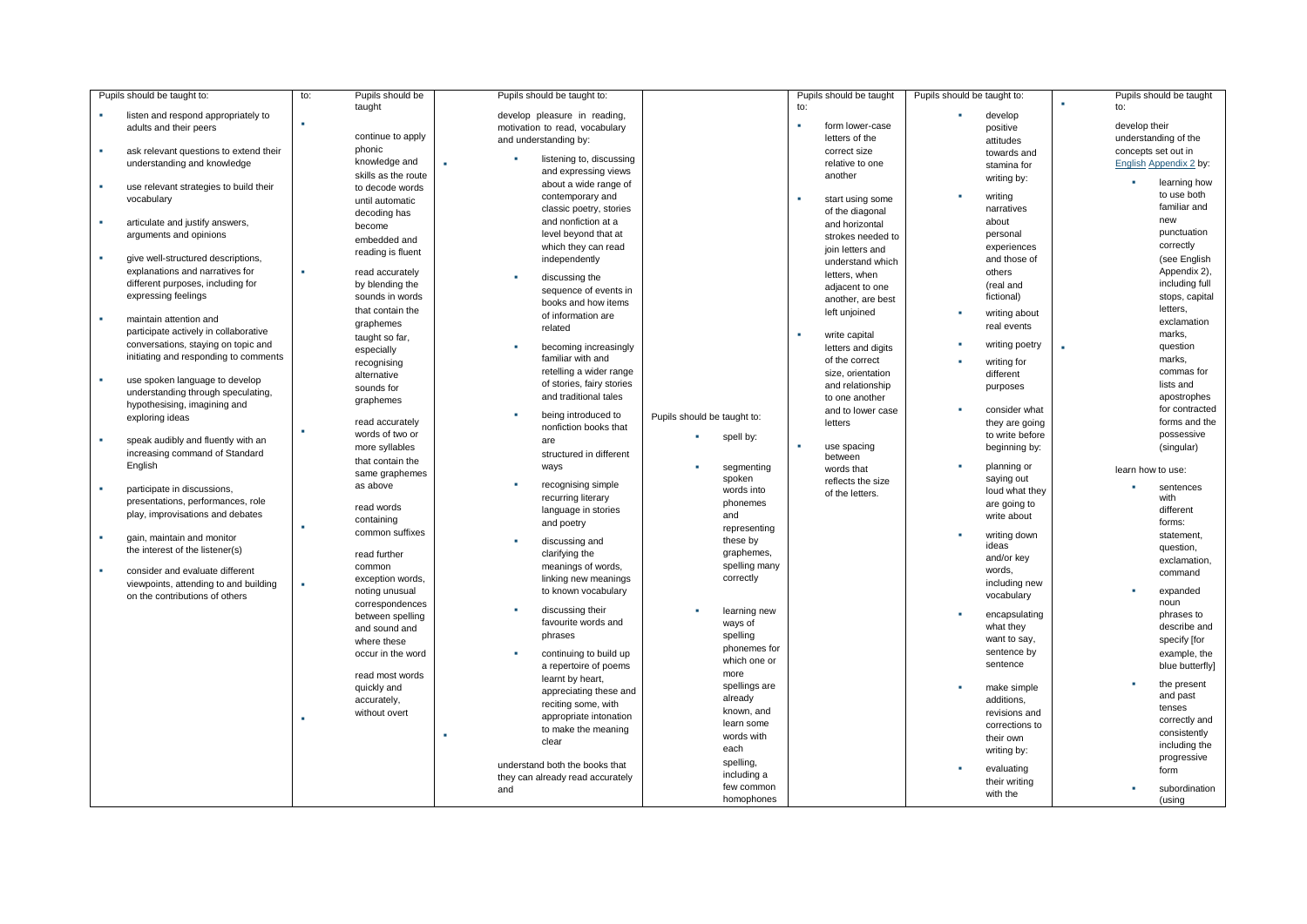|  |  |              | teacher and    |              | when, if, that, |
|--|--|--------------|----------------|--------------|-----------------|
|  |  |              | other pupils   |              | or because)     |
|  |  |              |                |              | and             |
|  |  | $\mathbf{u}$ | re-reading to  |              | coordination    |
|  |  |              | check that     |              | (using or, and, |
|  |  |              | their writing  |              |                 |
|  |  |              | makes sense    |              | or but)         |
|  |  |              | and that verbs | $\mathbf{r}$ | the grammar     |
|  |  |              | to indicate    |              | for year        |
|  |  |              |                |              |                 |
|  |  |              | time are used  |              | 2 in English    |
|  |  |              | correctly and  |              | Appendix        |
|  |  |              | consistently,  |              | $2^{1}$         |
|  |  |              | including      | $\sim$       | some features   |
|  |  |              | verbs in the   |              | of              |
|  |  |              |                |              | written         |
|  |  |              | continuous     |              | Standard        |
|  |  |              | form           |              |                 |
|  |  | ×            |                |              | English         |
|  |  |              | proof-reading  |              |                 |
|  |  |              | to check       |              |                 |
|  |  |              | for errors in  |              |                 |
|  |  |              | spelling,      |              |                 |
|  |  |              | grammar and    |              |                 |
|  |  |              | punctuation    |              |                 |
|  |  |              | [for example,  |              |                 |
|  |  |              |                |              |                 |
|  |  |              | ends of        |              |                 |
|  |  |              |                |              |                 |
|  |  |              |                |              |                 |
|  |  |              |                |              |                 |
|  |  |              |                |              |                 |
|  |  |              |                |              |                 |
|  |  |              |                |              |                 |
|  |  |              |                |              |                 |
|  |  |              |                |              |                 |
|  |  |              |                |              |                 |
|  |  |              |                |              |                 |
|  |  |              |                |              |                 |
|  |  |              |                |              |                 |
|  |  |              |                |              |                 |
|  |  |              |                |              |                 |
|  |  |              |                |              |                 |
|  |  |              |                |              |                 |
|  |  |              |                |              |                 |
|  |  |              |                |              |                 |
|  |  |              |                |              |                 |
|  |  |              |                |              |                 |
|  |  |              |                |              |                 |
|  |  |              |                |              |                 |
|  |  |              |                |              |                 |
|  |  |              |                |              |                 |
|  |  |              |                |              |                 |
|  |  |              |                |              |                 |
|  |  |              |                |              |                 |
|  |  |              |                |              |                 |
|  |  |              |                |              |                 |
|  |  |              |                |              |                 |
|  |  |              |                |              |                 |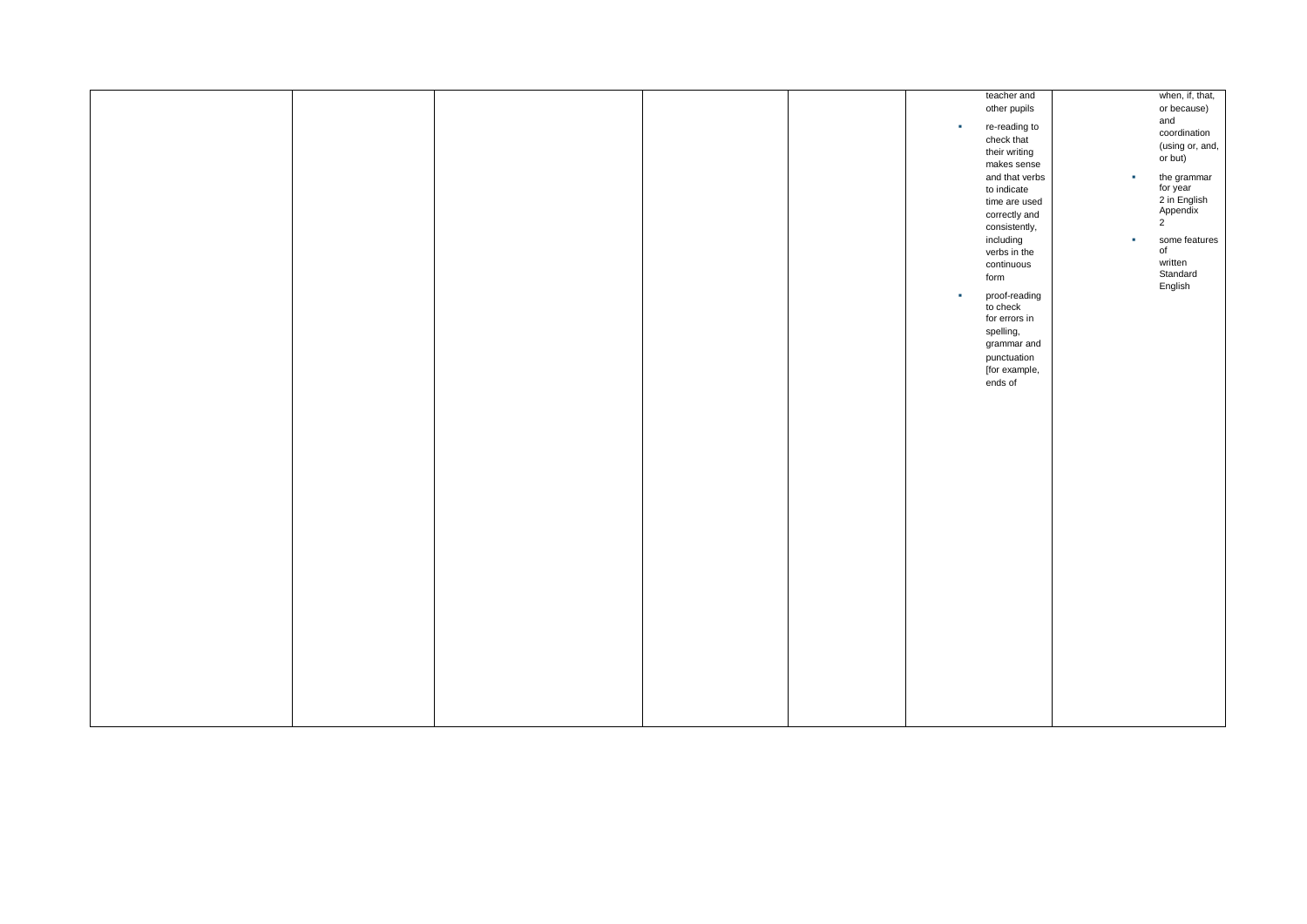| select and use appropriate | sounding and        | fluently and those that they listen | learning to            | sentences<br>$\sim$ | and<br>×<br>use |
|----------------------------|---------------------|-------------------------------------|------------------------|---------------------|-----------------|
| registers for effective    | ٠<br>blending, when | to by:                              | ×<br>spell common      | punctuated          | understand      |
| communication.             | they have been      |                                     | exception              | correctly]          | the             |
|                            | frequently          | drawing on what they                | words                  |                     | grammatical     |
|                            | encountered         | already know or on                  |                        | read aloud what     | terminology     |
|                            |                     | background                          |                        | they have           | in              |
|                            | read aloud books    | information and                     | learning to            | written with        |                 |
|                            | closely matched     | vocabulary provided                 | ٠<br>spell more        | appropriate         | English         |
|                            | to their improving  | by the teacher                      | words with             | intonation to       | Appendix 2 in   |
|                            | phonic              | ×.                                  | contracted             | make the            | discussing      |
|                            | knowledge,          | checking that the text              | forms                  | meaning clear.      | their writing.  |
|                            | sounding out        | makes sense to them                 |                        |                     |                 |
|                            | unfamiliar words    | as they read and                    | ٠                      |                     |                 |
|                            |                     | correcting inaccurate               | learning the           |                     |                 |
|                            | accurately,<br>٠    | reading                             | possessive             |                     |                 |
|                            | automatically       | making inferences on<br>a.          | apostrophe             |                     |                 |
|                            | and without         | the                                 | (singular)             |                     |                 |
|                            | undue hesitation    | basis of what is being              | [for example,          |                     |                 |
|                            | re-read these       | said and done                       | the girl's             |                     |                 |
|                            | books to build up   |                                     | book]                  |                     |                 |
|                            | their fluency and   | answering and asking                | $\alpha$               |                     |                 |
|                            | confidence in       | questions                           |                        |                     |                 |
|                            |                     | predicting what might<br>×          | distinguishing         |                     |                 |
|                            | word reading.       | happen on the basis of              | between                |                     |                 |
|                            |                     | what has been read so               | homophones             |                     |                 |
|                            |                     | far                                 | and near-              |                     |                 |
|                            |                     |                                     | ×<br>homophones        |                     |                 |
|                            |                     | participate in discussion about     |                        |                     |                 |
|                            |                     | books, poems and other works        |                        |                     |                 |
|                            |                     | that are read to them and those     | add suffixes           |                     |                 |
|                            |                     | they can read for<br>that           | to spell               |                     |                 |
|                            |                     | themselves, taking turns and        | longer words,          |                     |                 |
|                            |                     | listening to what others say        | including -<br>×       |                     |                 |
|                            |                     |                                     | ment, - ness,          |                     |                 |
|                            |                     | explain and discuss their           | $-$ ful, $-$ less, $-$ |                     |                 |
|                            |                     | understanding of books, poems       | ly                     |                     |                 |
|                            |                     | and other material, both those      |                        |                     |                 |
|                            |                     | that they listen to and those that  |                        |                     |                 |
|                            |                     |                                     | apply spelling         |                     |                 |
|                            |                     | they read for themselves.           | rules and<br>×         |                     |                 |
|                            |                     |                                     | guidance, as           |                     |                 |
|                            |                     |                                     | listed in              |                     |                 |
|                            |                     |                                     | English                |                     |                 |
|                            |                     |                                     | Appendix 1             |                     |                 |
|                            |                     |                                     |                        |                     |                 |
|                            |                     |                                     |                        |                     |                 |
|                            |                     |                                     | write from             |                     |                 |
|                            |                     |                                     | memory                 |                     |                 |
|                            |                     |                                     | simple                 |                     |                 |
|                            |                     |                                     | sentences              |                     |                 |
|                            |                     |                                     | dictated by            |                     |                 |
|                            |                     |                                     | the teacher            |                     |                 |
|                            |                     |                                     | that include           |                     |                 |
|                            |                     |                                     | words using            |                     |                 |
|                            |                     |                                     | the GPCs,              |                     |                 |
|                            |                     |                                     | common                 |                     |                 |
|                            |                     |                                     | exception              |                     |                 |
|                            |                     |                                     | words and              |                     |                 |
|                            | ٠                   |                                     | punctuation            |                     |                 |
|                            |                     |                                     | taught so far.         |                     |                 |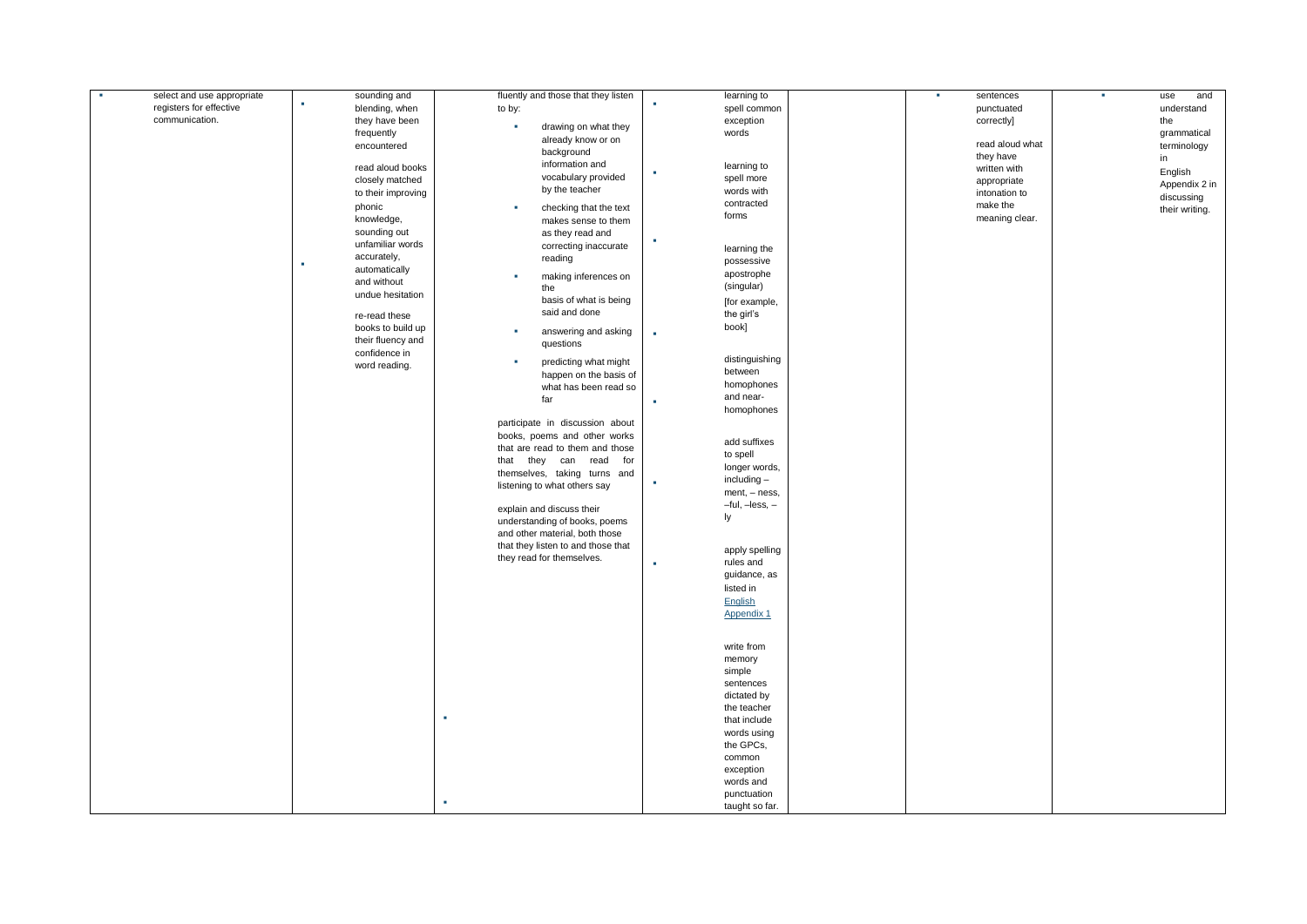|                                                                                                                                                                                                                                                                                                                                                                                                                                                                                                                                                                                                                                                                                                                                                                                                                                                                                                                                                                                                                                                                                                                                                                                                                                                                                                                                                               |                                                                                                                                                                                                                                                                                                                                                                                                                                                                                                                                                                                                                                                                                                                                                                                                                                                                                                                                                                                                            |                                                                                                                                                                                                                                                                                                                                                                                                                                                                                                                                                                                                   | <b>ENGLISH Curriculum Overview Map - Year 3</b>                                                                                                                                                                                                                                                                                                                                                                                                                                                                                                                          |                                                                                                                                                                                                                                                                                                                                                                                                                                                      |                                                                                                                                                                                                                                                                                                                                                                                                                                                                                                                                                                                                                                                                                                                                                                                                                                                                                                                                                                                           |
|---------------------------------------------------------------------------------------------------------------------------------------------------------------------------------------------------------------------------------------------------------------------------------------------------------------------------------------------------------------------------------------------------------------------------------------------------------------------------------------------------------------------------------------------------------------------------------------------------------------------------------------------------------------------------------------------------------------------------------------------------------------------------------------------------------------------------------------------------------------------------------------------------------------------------------------------------------------------------------------------------------------------------------------------------------------------------------------------------------------------------------------------------------------------------------------------------------------------------------------------------------------------------------------------------------------------------------------------------------------|------------------------------------------------------------------------------------------------------------------------------------------------------------------------------------------------------------------------------------------------------------------------------------------------------------------------------------------------------------------------------------------------------------------------------------------------------------------------------------------------------------------------------------------------------------------------------------------------------------------------------------------------------------------------------------------------------------------------------------------------------------------------------------------------------------------------------------------------------------------------------------------------------------------------------------------------------------------------------------------------------------|---------------------------------------------------------------------------------------------------------------------------------------------------------------------------------------------------------------------------------------------------------------------------------------------------------------------------------------------------------------------------------------------------------------------------------------------------------------------------------------------------------------------------------------------------------------------------------------------------|--------------------------------------------------------------------------------------------------------------------------------------------------------------------------------------------------------------------------------------------------------------------------------------------------------------------------------------------------------------------------------------------------------------------------------------------------------------------------------------------------------------------------------------------------------------------------|------------------------------------------------------------------------------------------------------------------------------------------------------------------------------------------------------------------------------------------------------------------------------------------------------------------------------------------------------------------------------------------------------------------------------------------------------|-------------------------------------------------------------------------------------------------------------------------------------------------------------------------------------------------------------------------------------------------------------------------------------------------------------------------------------------------------------------------------------------------------------------------------------------------------------------------------------------------------------------------------------------------------------------------------------------------------------------------------------------------------------------------------------------------------------------------------------------------------------------------------------------------------------------------------------------------------------------------------------------------------------------------------------------------------------------------------------------|
| Word<br>Spoken Word<br>Reading                                                                                                                                                                                                                                                                                                                                                                                                                                                                                                                                                                                                                                                                                                                                                                                                                                                                                                                                                                                                                                                                                                                                                                                                                                                                                                                                | Comprehension                                                                                                                                                                                                                                                                                                                                                                                                                                                                                                                                                                                                                                                                                                                                                                                                                                                                                                                                                                                              | Writing $-$<br>transcription                                                                                                                                                                                                                                                                                                                                                                                                                                                                                                                                                                      | Writing $-$<br>Handwriting                                                                                                                                                                                                                                                                                                                                                                                                                                                                                                                                               | Writing $-$<br>Composition                                                                                                                                                                                                                                                                                                                                                                                                                           | Writing - Grammar,<br>Vocabulary and<br>Punctuation                                                                                                                                                                                                                                                                                                                                                                                                                                                                                                                                                                                                                                                                                                                                                                                                                                                                                                                                       |
| Pupils should be taught<br>to:<br>٠<br>apply<br>their<br>growing<br>knowledge of<br>Pupils should be taught to:<br>words,<br>root<br>prefixes<br>and<br>listen and respond<br>suffixes<br>appropriately to adults<br>(etymology and<br>and their peers<br>morphology) as<br>listed in <b>English</b><br>×<br>ask relevant questions to<br>Appendix 1, both<br>extend their<br>to read aloud<br>understanding and<br>and to<br>knowledge<br>understand the<br><b>B</b><br>use relevant<br>meaning of new<br>strategies to build their<br>words they meet<br>vocabulary<br>read<br>further<br>articulate and justify<br>exception<br>answers, arguments and<br>words,<br>noting<br>opinions<br>the<br>unusual<br>correspondenc<br>give well-structured<br>between<br>es<br>descriptions,<br>spelling<br>and<br>explanations and<br>sound,<br>and<br>narratives for different<br>these<br>where<br>purposes, including for<br>in the<br>occur<br>expressing feelings<br>word.<br>maintain attention and<br>participate actively in<br>collaborative<br>conversations, staying<br>on topic and<br>initiating and responding<br>to comments<br>use spoken<br>language to develop<br>understanding through<br>speculating,<br>hypothesising, imagining<br>and exploring ideas<br>speak audibly and<br>fluently with an<br>increasing command of<br>Standard English | Pupils should be taught to:<br>develop positive attitudes<br>reading<br>to<br>and<br>understanding of what<br>they read by:<br>listening to and<br>discussing a wide<br>range of fiction.<br>poetry, plays, non-<br>fiction and<br>reference books or<br>textbooks<br>reading books that<br>are structured in<br>different ways and<br>reading for a range<br>of purposes<br>using dictionaries to<br>check the meaning<br>of words that they<br>have read<br>increasing their<br>familiarity with a<br>wide range of<br>books, including<br>fairy stories, myths<br>and legends, and<br>retelling some of<br>these orally<br>identifying themes<br>and<br>conventions in a<br>wide range of<br>books preparing<br>poems and play<br>scripts to read<br>aloud and to<br>perform, showing<br>understanding<br>through intonation,<br>tone, volume and<br>action<br>discussing words<br>and<br>phrases that<br>capture the<br>reader's interest<br>and imagination<br>recognising some<br>different forms of | Pupils should be taught to:<br>use further prefixes and<br>suffixes and understand<br>how<br>to add them (English<br>Appendix 1)<br>spell further<br>homophones<br>spell words that are<br>often<br>misspelt (English<br>Appendix 1)<br>place the possessive<br>٠<br>apostrophe accurately<br>in words with regular<br>plurals [for example,<br>girls', boys'] and in<br>words with irregular<br>plurals [for example,<br>children's]<br>use the first two or three<br>letters of a word to<br>check its spelling in a<br>dictionary<br>write from memory<br>simple sentences,<br>dictated by the | Pupils should be<br>taught to:<br>use the diagonal<br>٠<br>and horizontal<br>strokes that are<br>needed to join<br>letters and<br>understand<br>which letters,<br>when adjacent<br>to one another,<br>are best left<br>unjoined<br>×<br>increase the<br>legibility,<br>consistency and<br>quality of their<br>handwriting [for<br>example, by<br>ensuring that<br>the downstrokes<br>of letters are<br>parallel and<br>equidistant; that<br>lines of writing<br>are spaced<br>sufficiently so<br>that the<br>ascenders and<br>descenders of<br>letters do not<br>touch]. | Pupils should be taught to:<br>plan their writing by:<br>discussing writing similar to that<br>which they are planning to write in<br>order to understand and learn<br>from its structure.<br>vocabulary and grammar<br>discussing and<br>recording ideas<br>draft and write by:<br>composing and<br>rehearsing sentences<br>orally (including<br>dialogue), progressively<br>building a varied and rich<br>vocabulary and an<br>increasing range of | Pupils should be taught to:<br>develop their understanding of<br>the concepts set out in English<br>Appendix 2 by:<br>extending the range<br>of sentences with<br>more than one<br>clause by using a<br>wider range of<br>conjunctions,<br>including when, if,<br>because, although<br>using the present<br>perfect form of verbs<br>in contrast to the<br>past tense<br>choosing nouns or<br>pronouns<br>appropriately for<br>clarity and cohesion<br>and to avoid<br>repetition<br>using conjunctions,<br>adverbs and<br>prepositions to<br>express time and<br>cause<br>×<br>using fronted<br>adverbials<br>learning the<br>grammar for<br>years 3 and 4 in<br>English Appendix 2<br>indicate grammatical and other<br>features by:<br>using commas after<br>fronted adverbials<br>indicating<br>possession by using<br>the possessive<br>apostrophe with<br>plural nouns<br>using and<br>٠<br>punctuating direct<br>speech<br>use and understand<br>the grammatical<br>terminology in |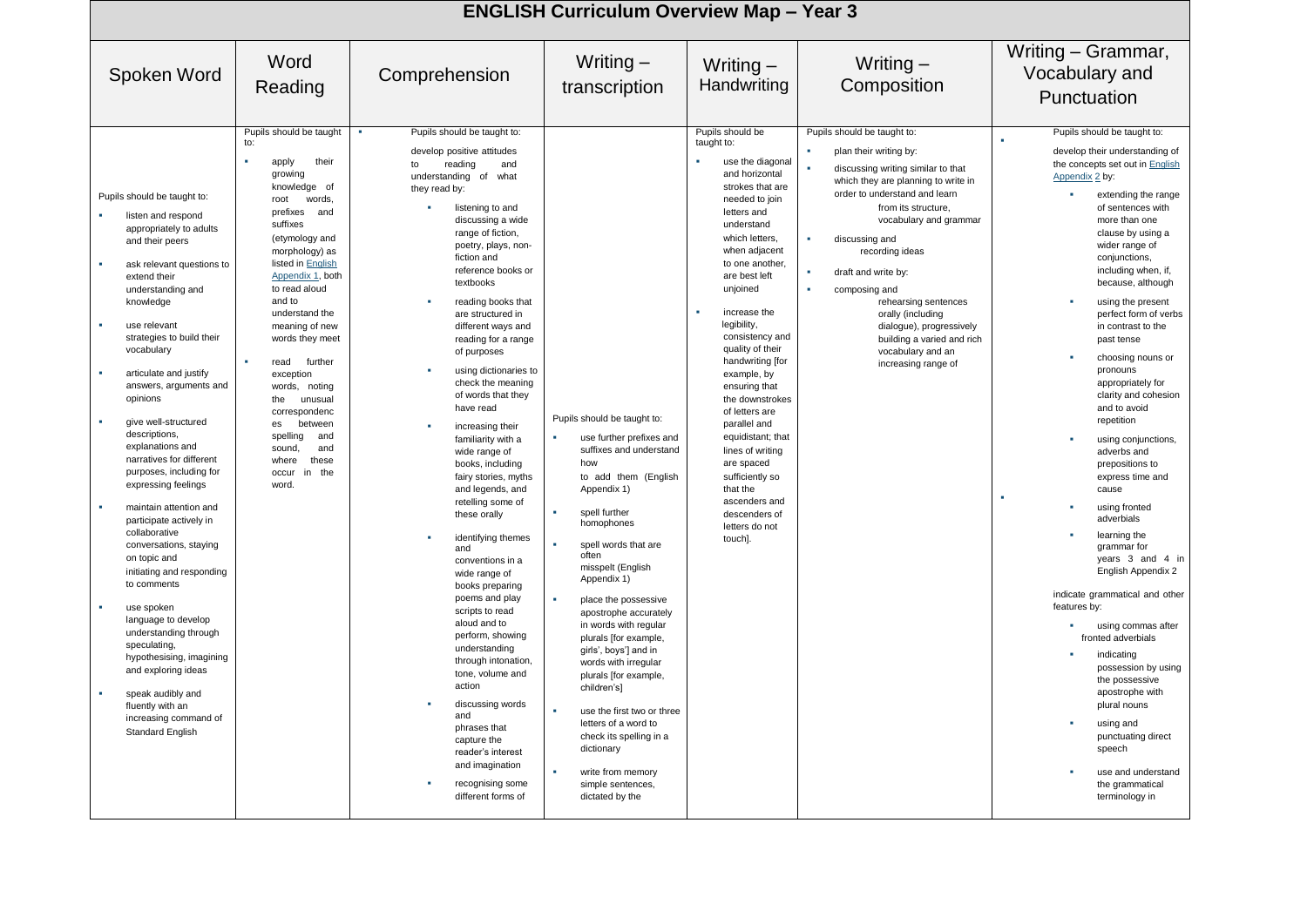|  | poetry [for example,<br>free verse, narrative |  | English Appendix 2<br>accurately and                                            |
|--|-----------------------------------------------|--|---------------------------------------------------------------------------------|
|  |                                               |  |                                                                                 |
|  | poetry]                                       |  |                                                                                 |
|  |                                               |  |                                                                                 |
|  |                                               |  | abstrate, and<br>appropriately when<br>discussing their<br>writing and reading. |
|  |                                               |  |                                                                                 |
|  |                                               |  |                                                                                 |
|  |                                               |  |                                                                                 |
|  |                                               |  |                                                                                 |
|  |                                               |  |                                                                                 |
|  |                                               |  |                                                                                 |
|  |                                               |  |                                                                                 |
|  |                                               |  |                                                                                 |
|  |                                               |  |                                                                                 |
|  |                                               |  |                                                                                 |
|  |                                               |  |                                                                                 |
|  |                                               |  |                                                                                 |
|  |                                               |  |                                                                                 |
|  |                                               |  |                                                                                 |
|  |                                               |  |                                                                                 |
|  |                                               |  |                                                                                 |
|  |                                               |  |                                                                                 |
|  |                                               |  |                                                                                 |
|  |                                               |  |                                                                                 |
|  |                                               |  |                                                                                 |
|  |                                               |  |                                                                                 |
|  |                                               |  |                                                                                 |
|  |                                               |  |                                                                                 |
|  |                                               |  |                                                                                 |
|  |                                               |  |                                                                                 |
|  |                                               |  |                                                                                 |
|  |                                               |  |                                                                                 |
|  |                                               |  |                                                                                 |
|  |                                               |  |                                                                                 |
|  |                                               |  |                                                                                 |
|  |                                               |  |                                                                                 |
|  |                                               |  |                                                                                 |
|  |                                               |  |                                                                                 |
|  |                                               |  |                                                                                 |
|  |                                               |  |                                                                                 |
|  |                                               |  |                                                                                 |
|  |                                               |  |                                                                                 |
|  |                                               |  |                                                                                 |
|  |                                               |  |                                                                                 |
|  |                                               |  |                                                                                 |
|  |                                               |  |                                                                                 |
|  |                                               |  |                                                                                 |
|  |                                               |  |                                                                                 |
|  |                                               |  |                                                                                 |
|  |                                               |  |                                                                                 |
|  |                                               |  |                                                                                 |
|  |                                               |  |                                                                                 |
|  |                                               |  |                                                                                 |
|  |                                               |  |                                                                                 |
|  |                                               |  |                                                                                 |
|  |                                               |  |                                                                                 |
|  |                                               |  |                                                                                 |
|  |                                               |  |                                                                                 |
|  |                                               |  |                                                                                 |
|  |                                               |  |                                                                                 |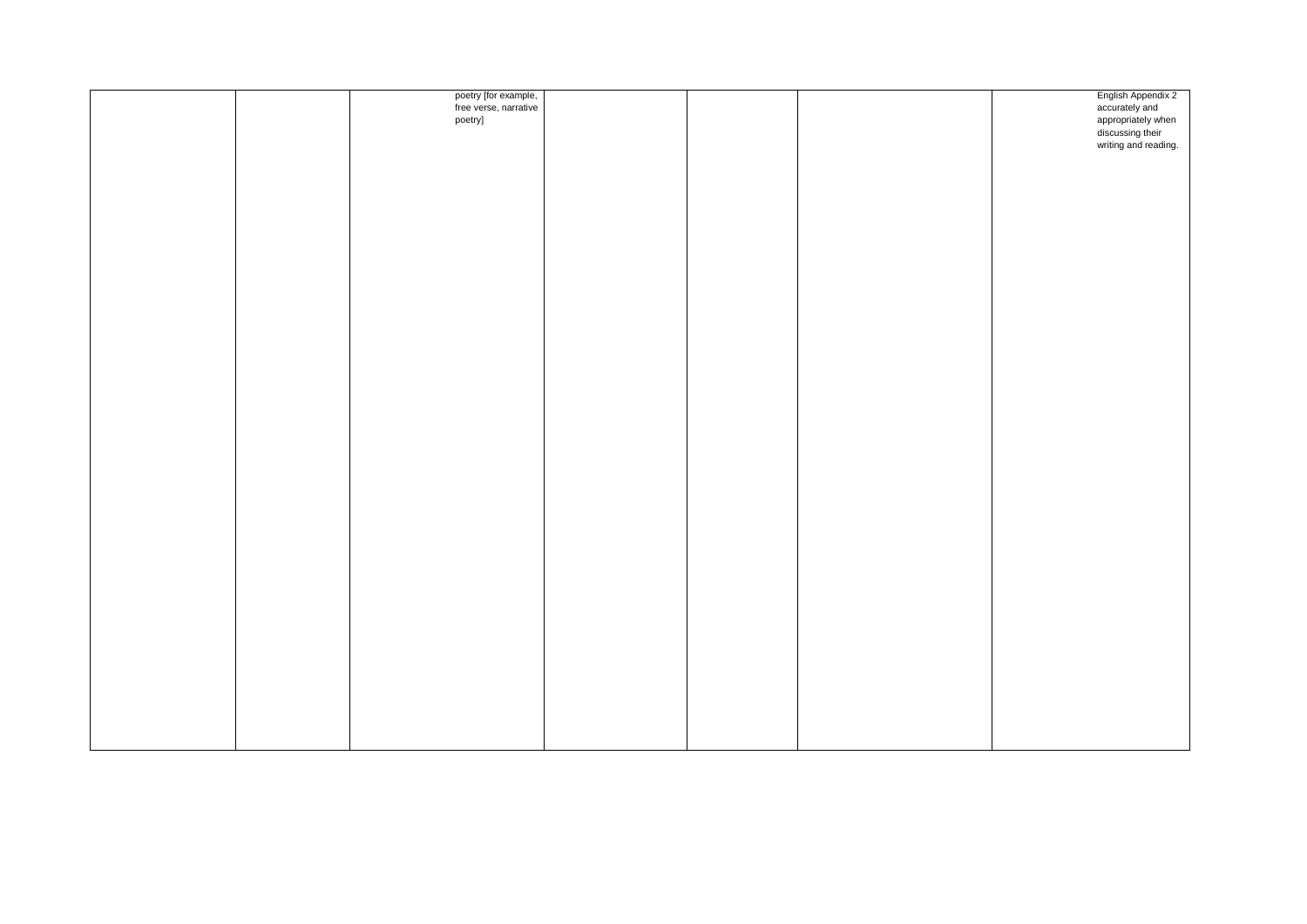| participate in          | understand what they read, in     | teacher, that include | sentence structures            |
|-------------------------|-----------------------------------|-----------------------|--------------------------------|
| discussions,            | a,<br>books they can read         | words and punctuation | <b>(English Appendix</b>       |
| presentations,          | independently, by:                | taught so far.        | $\overline{2}$                 |
| performances, role      |                                   |                       |                                |
|                         | checking that the                 |                       | organising                     |
| play,                   | text makes sense to               |                       | paragraphs around              |
| improvisations and      | them, discussing                  |                       | a theme                        |
| debates                 | their understanding               |                       |                                |
|                         | and explaining the                |                       | in narratives,<br>٠            |
| gain, maintain and      | meaning of words                  |                       | creating                       |
| monitor the             |                                   |                       | settings, characters           |
| interest of the         | in context                        |                       | and plot                       |
| listener(s)             | asking questions to               |                       |                                |
|                         | improve their                     |                       | in non-narrative               |
| consider and            | understanding of a                |                       | material, using                |
| ٠<br>evaluate different |                                   |                       | simple                         |
| viewpoints,             | text                              |                       | organisational                 |
| attending to and        | drawing inferences                |                       | devices [for                   |
|                         | such as inferring                 |                       | example, headings              |
| building on the         | characters' feelings,             |                       | and sub-headings]              |
| contributions of        | thoughts and                      |                       |                                |
| others                  | motives from their                |                       | evaluate and edit by:          |
|                         |                                   |                       |                                |
| select and use          | actions, and                      |                       | assessing the<br><b>COL</b>    |
| appropriate             | justifying inferences             |                       | effectiveness of               |
| registers for           | with evidence                     |                       | their own and                  |
| effective               | predicting what<br>×              |                       | others' writing and            |
| communication.          |                                   |                       | suggesting                     |
|                         | might happen from                 |                       | improvements                   |
|                         | details stated and                |                       |                                |
|                         | implied                           |                       | proposing changes              |
|                         | identifying main<br>×             |                       | to grammar and                 |
|                         | ideas drawn from                  |                       | vocabulary to                  |
|                         | more than one                     |                       | improve                        |
|                         | paragraph and                     |                       | consistency,                   |
|                         |                                   |                       | <b>CO</b><br>including the     |
|                         | summarising these                 |                       | accurate use of                |
|                         | identifying how<br>$\blacksquare$ |                       | pronouns in                    |
|                         | language, structure,              |                       | sentences                      |
|                         | ×<br>and presentation             |                       |                                |
|                         | contribute to                     |                       | proof-read for spelling and    |
|                         | meaning                           |                       | punctuation errors             |
|                         |                                   |                       |                                |
|                         | retrieve and record information   |                       | read aloud their own writing,  |
|                         | from non-fiction                  |                       | to a group or the whole class, |
|                         |                                   |                       | using appropriate intonation   |
|                         |                                   |                       | and controlling the tone and   |
|                         | participate in                    |                       |                                |
|                         | discussion about                  |                       | volume so that the meaning is  |
|                         | both books that are               |                       | clear.                         |
|                         | read to them and                  |                       |                                |
|                         | those they can read               |                       | ×                              |
|                         | for themselves,                   |                       |                                |
|                         | taking turns and                  |                       |                                |
|                         | listening to what                 |                       |                                |
|                         | others say.                       |                       | $\blacksquare$                 |
|                         |                                   |                       |                                |
|                         |                                   |                       |                                |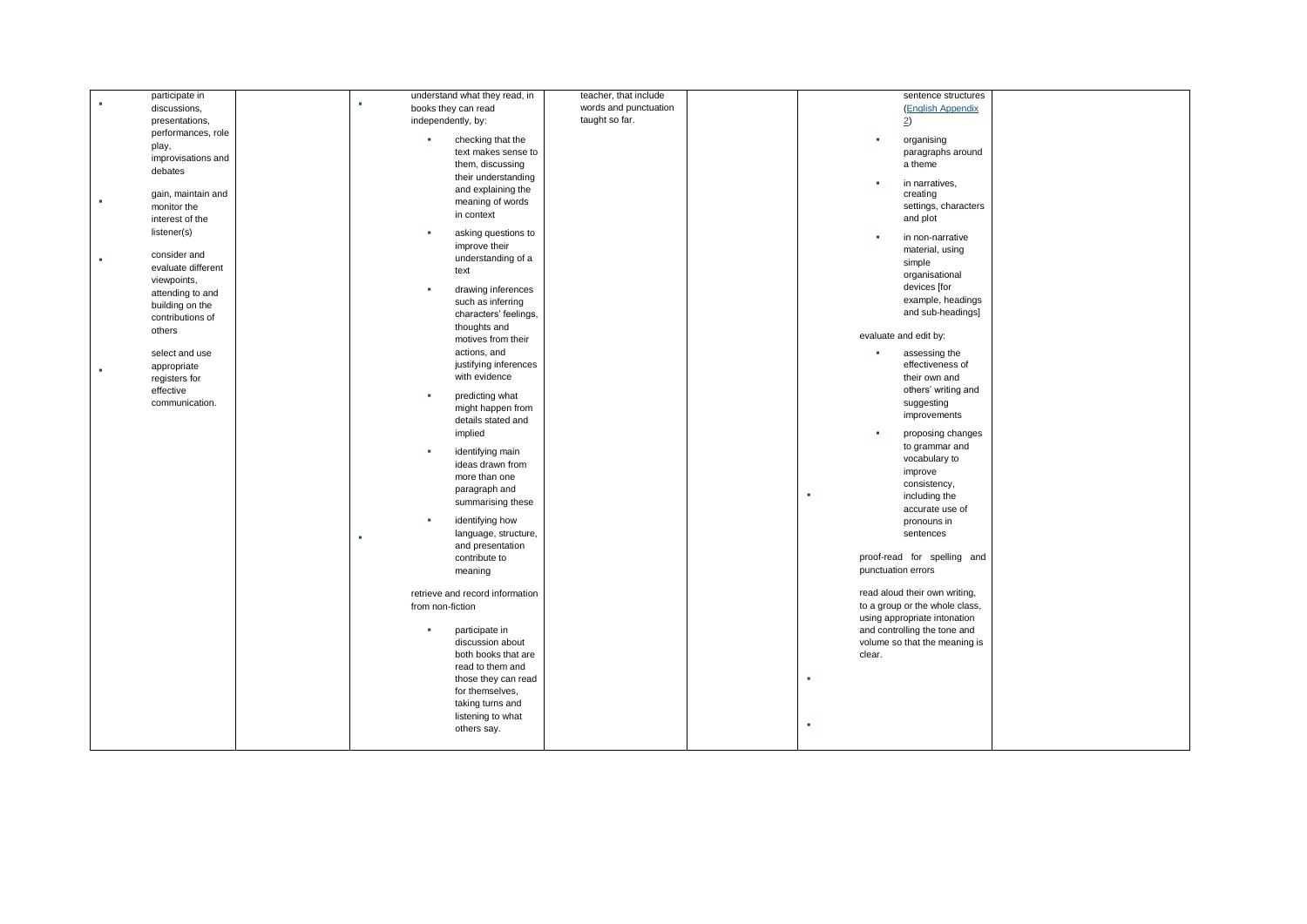| <b>ENGLISH Curriculum Overview Map - YEAR 4</b> |                 |               |                              |                            |                            |                                                     |  |  |  |  |
|-------------------------------------------------|-----------------|---------------|------------------------------|----------------------------|----------------------------|-----------------------------------------------------|--|--|--|--|
| Spoken Word                                     | Word<br>Reading | Comprehension | Writing $-$<br>transcription | Writing $-$<br>Handwriting | Writing $-$<br>Composition | Writing - Grammar,<br>Vocabulary and<br>Punctuation |  |  |  |  |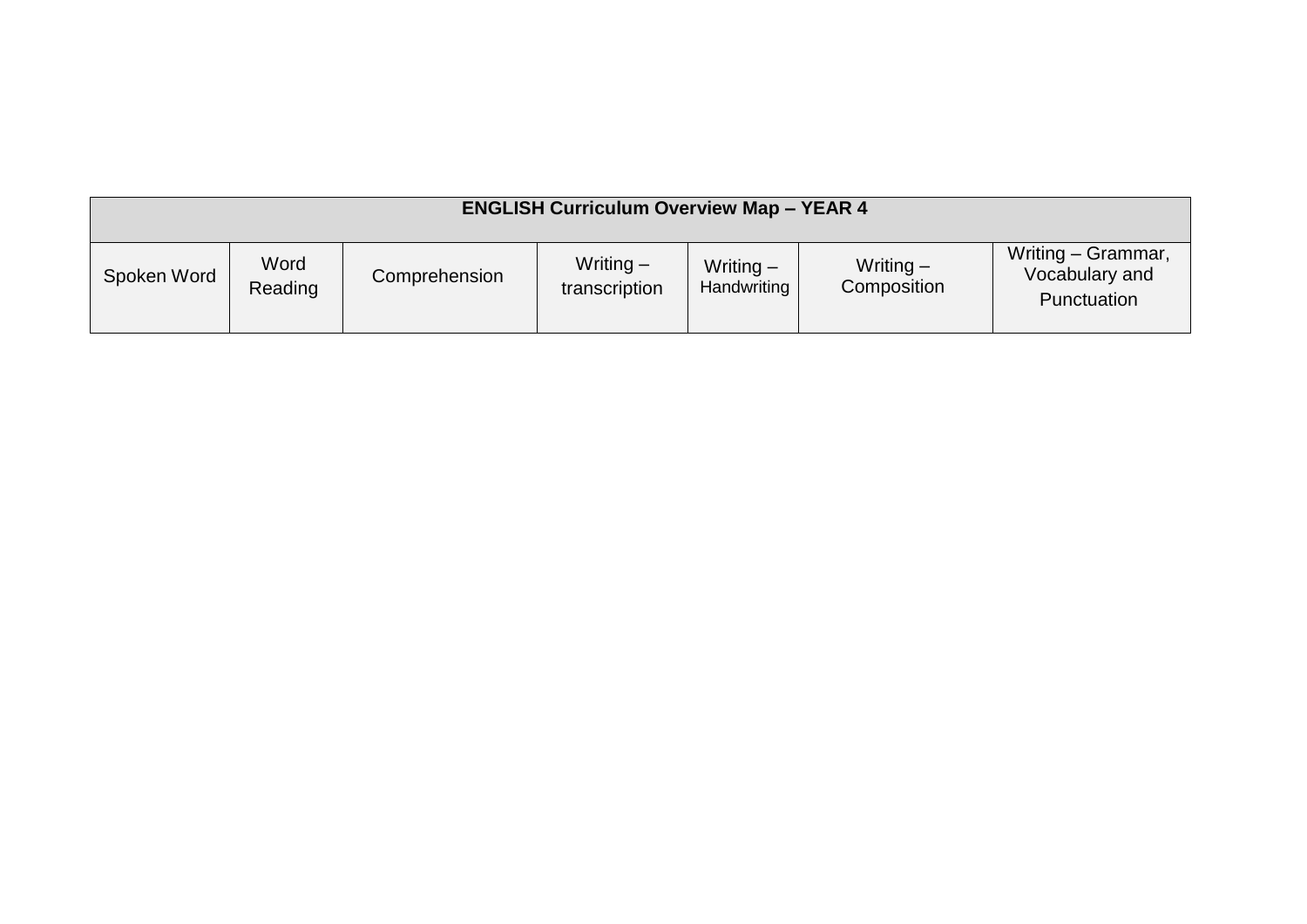| to: | Pupils should be             | Pupils should be taught          | Pupils should be taught to: |                                  | Pupils should be               | Pupils should be taught to:         | Pupils should be taught to:     |
|-----|------------------------------|----------------------------------|-----------------------------|----------------------------------|--------------------------------|-------------------------------------|---------------------------------|
|     | taught                       | to:                              | develop positive attitudes  |                                  | taught to:                     | plan their writing by:              | develop their understanding of  |
| ٠   |                              | ٠<br>their<br>apply              | to<br>reading<br>and        |                                  | use the diagonal               | ×.                                  | the concepts set out in English |
|     | listen and                   | growing                          | understanding of what       |                                  | and horizontal                 | discussing writing similar to that  | Appendix 2 by:                  |
|     | respond                      | knowledge of                     | they read by:               |                                  | strokes that are               | which they are planning to write in |                                 |
|     | appropriately to             | root<br>words,                   |                             |                                  | needed to join                 | order to understand and learn       | extending the range             |
|     | adults and their             | prefixes<br>and                  | listening to and            |                                  | letters and                    | from its structure,                 | of sentences with               |
|     | peers                        | suffixes                         | discussing a wide           |                                  | understand                     | vocabulary and grammar              | more than one                   |
|     |                              | (etymology and                   | range of fiction,           |                                  | which letters,                 | discussing and<br>٠                 | clause by using a               |
|     | ask relevant                 | morphology) as                   | poetry, plays, non-         |                                  | when adjacent                  | recording ideas                     | wider range of                  |
|     | questions to                 | listed in English                | fiction and                 |                                  | to one another,                |                                     | conjunctions,                   |
|     | extend their                 | Appendix 1, both                 | reference books or          |                                  | are best left                  | draft and write by:                 | including when, if,             |
|     | understanding                | to read aloud                    | textbooks                   |                                  | unjoined                       | composing and                       | because, although               |
|     | and knowledge                | and to                           | reading books that          |                                  |                                | rehearsing sentences                | using the present               |
|     | use relevant                 | understand the                   | are structured in           |                                  | ×<br>increase the              | orally (including                   | perfect form of verbs           |
|     | strategies to                | meaning of new                   | different ways and          |                                  | legibility,                    | dialogue), progressively            | in contrast to the              |
|     | build their                  | words they meet                  | reading for a range         |                                  | consistency and                | building a varied and rich          | past tense                      |
|     | vocabulary                   |                                  | of purposes                 |                                  | quality of their               | vocabulary and an                   | choosing nouns or               |
|     |                              | ×<br>read<br>further             | using dictionaries to       |                                  | handwriting [for               | increasing range of                 | pronouns                        |
|     | articulate and               | exception                        | check the meaning           |                                  | example, by                    |                                     | appropriately for               |
| ٠   | justify answers,             | words, noting                    | of words that they          |                                  | ensuring that                  |                                     | clarity and cohesion            |
|     | arguments and                | unusual<br>the                   | have read                   |                                  | the                            |                                     | and to avoid                    |
|     | opinions                     | correspondenc                    |                             |                                  | downstrokes of                 |                                     | repetition                      |
|     |                              | between<br>es                    | increasing their            |                                  | letters are                    |                                     |                                 |
|     | give                         | spelling<br>and<br>sound,<br>and | familiarity with a          |                                  | parallel and                   |                                     | using conjunctions,             |
|     | wellstructured               | these<br>where                   | wide range of               |                                  | equidistant; that              |                                     | adverbs and                     |
|     | descriptions,                | in the<br>occur                  | books, including            |                                  | lines of writing               |                                     | prepositions to                 |
|     | explanations and             | word.                            | fairy stories, myths        | Pupils should be taught to:      | are spaced                     |                                     | express time and                |
|     | narratives for               |                                  | and legends, and            | use further prefixes and<br>٠    | sufficiently so                |                                     | cause                           |
|     | different                    |                                  | retelling some of           | suffixes and understand          | that the                       |                                     | using fronted                   |
|     | purposes,                    |                                  | these orally                | how to add them                  | ascenders and<br>descenders of |                                     | adverbials                      |
|     | including for                |                                  | identifying themes          | (English Appendix 1)             | letters do not                 |                                     | learning the                    |
|     | expressing                   |                                  | and                         |                                  | touch].                        |                                     | grammar for                     |
|     | feelings                     |                                  | conventions in a            | spell further homophones         |                                |                                     | years 3 and 4 in                |
|     |                              |                                  | wide range of               |                                  |                                |                                     | English Appendix 2              |
|     | maintain                     |                                  | books preparing             | spell words that are often       |                                |                                     |                                 |
|     | attention and                |                                  | poems and play              | misspelt (English<br>Appendix 1) |                                |                                     | indicate grammatical and other  |
|     | participate                  |                                  | scripts to read             |                                  |                                |                                     | features by:                    |
|     | actively in<br>collaborative |                                  | aloud and to                | ٠<br>place the possessive        |                                |                                     | using commas after              |
|     | conversations,               |                                  | perform, showing            | apostrophe accurately in         |                                |                                     | fronted adverbials              |
|     | staying on topic             |                                  | understanding               | words with regular plurals       |                                |                                     | indicating                      |
|     | and initiating and           |                                  | through intonation,         | [for example, girls', boys']     |                                |                                     | possession by using             |
|     | responding to                |                                  | tone, volume and            | and in words with                |                                |                                     | the possessive                  |
|     | comments                     |                                  | action                      | irregular plurals                |                                |                                     | apostrophe with                 |
|     |                              |                                  | discussing words<br>٠       | [for example, children's]        |                                |                                     | plural nouns                    |
|     | use spoken                   |                                  | and                         |                                  |                                |                                     |                                 |
|     | language to                  |                                  | phrases that                | use the first two or three<br>٠  |                                |                                     | using and                       |
|     | develop                      |                                  | capture the                 | letters of a word to check       |                                |                                     | punctuating direct              |
|     | understanding                |                                  | reader's interest           | its spelling in a dictionary     |                                |                                     | speech                          |
|     | through                      |                                  | and imagination             | write from memory simple         |                                |                                     | use and understand              |
|     | speculating,                 |                                  | recognising some            | sentences, dictated by the       |                                |                                     | the grammatical                 |
|     | hypothesising,               |                                  | different forms of          | teacher, that include            |                                |                                     | terminology in                  |
|     |                              |                                  | poetry [for example,        | words and punctuation            |                                |                                     | English Appendix 2              |
|     |                              |                                  |                             | taught so far.                   |                                |                                     | accurately and                  |
|     |                              |                                  |                             |                                  |                                |                                     |                                 |
|     |                              |                                  |                             |                                  |                                |                                     |                                 |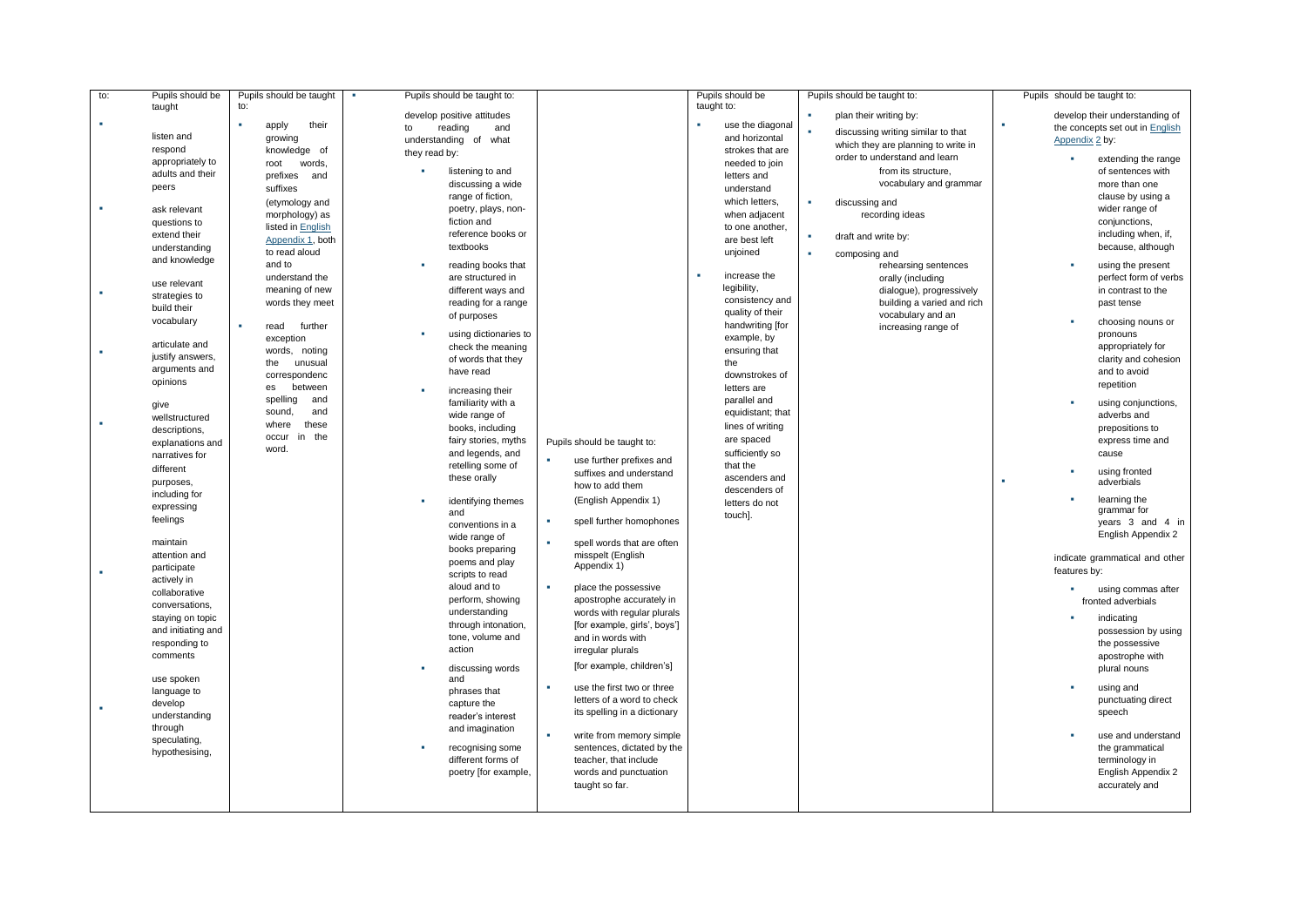|  | free verse, narrative |  | appropriately when   |
|--|-----------------------|--|----------------------|
|  | poetry]               |  | discussing their     |
|  |                       |  |                      |
|  |                       |  | writing and reading. |
|  |                       |  |                      |
|  |                       |  |                      |
|  |                       |  |                      |
|  |                       |  |                      |
|  |                       |  |                      |
|  |                       |  |                      |
|  |                       |  |                      |
|  |                       |  |                      |
|  |                       |  |                      |
|  |                       |  |                      |
|  |                       |  |                      |
|  |                       |  |                      |
|  |                       |  |                      |
|  |                       |  |                      |
|  |                       |  |                      |
|  |                       |  |                      |
|  |                       |  |                      |
|  |                       |  |                      |
|  |                       |  |                      |
|  |                       |  |                      |
|  |                       |  |                      |
|  |                       |  |                      |
|  |                       |  |                      |
|  |                       |  |                      |
|  |                       |  |                      |
|  |                       |  |                      |
|  |                       |  |                      |
|  |                       |  |                      |
|  |                       |  |                      |
|  |                       |  |                      |
|  |                       |  |                      |
|  |                       |  |                      |
|  |                       |  |                      |
|  |                       |  |                      |
|  |                       |  |                      |
|  |                       |  |                      |
|  |                       |  |                      |
|  |                       |  |                      |
|  |                       |  |                      |
|  |                       |  |                      |
|  |                       |  |                      |
|  |                       |  |                      |
|  |                       |  |                      |
|  |                       |  |                      |
|  |                       |  |                      |
|  |                       |  |                      |
|  |                       |  |                      |
|  |                       |  |                      |
|  |                       |  |                      |
|  |                       |  |                      |
|  |                       |  |                      |
|  |                       |  |                      |
|  |                       |  |                      |
|  |                       |  |                      |
|  |                       |  |                      |
|  |                       |  |                      |
|  |                       |  |                      |
|  |                       |  |                      |
|  |                       |  |                      |
|  |                       |  |                      |
|  |                       |  |                      |
|  |                       |  |                      |
|  |                       |  |                      |
|  |                       |  |                      |
|  |                       |  |                      |
|  |                       |  |                      |
|  |                       |  |                      |
|  |                       |  |                      |
|  |                       |  |                      |
|  |                       |  |                      |
|  |                       |  |                      |
|  |                       |  |                      |
|  |                       |  |                      |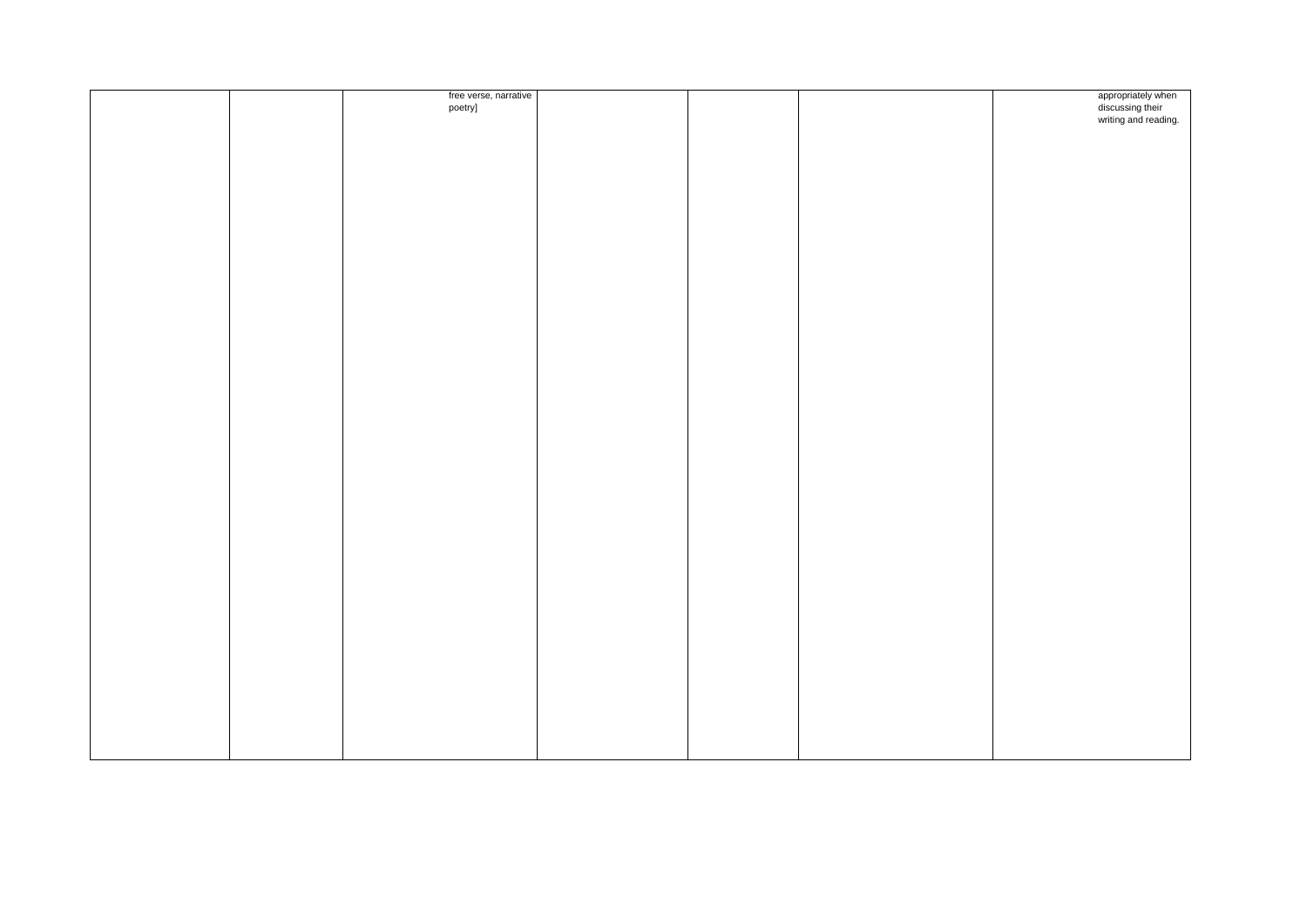| imagining<br>and        | understand what they read, in     | sentence structures            |
|-------------------------|-----------------------------------|--------------------------------|
| exploring ideas         | books they can read               | (English Appendix              |
|                         |                                   |                                |
|                         | independently, by:                | $\overline{2}$                 |
| speak audibly           | checking that the<br>$\mathbf{u}$ | organising                     |
| and fluently with       | text makes sense to               | paragraphs around              |
| an increasing           |                                   |                                |
| command of              | them, discussing                  | a theme                        |
| <b>Standard English</b> | their understanding               | in narratives,<br>×            |
| ٠                       | and explaining the                | creating                       |
| participate in          | meaning of words                  | settings, characters           |
| discussions,            | in context                        |                                |
|                         |                                   | and plot                       |
| presentations,          | asking questions to<br>×          | in non-narrative<br>×          |
| performances,           | improve their                     | material, using                |
| role play,              | understanding of a                | simple                         |
| improvisations          | text                              |                                |
| and debates             |                                   | organisational                 |
|                         | drawing inferences<br>×           | devices [for                   |
| ٠<br>gain, maintain     | such as inferring                 | example, headings              |
| and monitor the         | characters' feelings,             | and sub-headings]              |
| interest of the         | thoughts and                      |                                |
|                         | motives from their                | evaluate and edit by:          |
| listener(s)             |                                   |                                |
|                         | actions, and                      | assessing the<br>×             |
| consider and            | justifying inferences             | effectiveness of               |
| evaluate                | with evidence                     | their own and                  |
| different               | predicting what<br>$\mathbf{u}$   | others' writing and            |
| viewpoints,             |                                   | suggesting                     |
| attending to and        | might happen from                 | improvements                   |
| building on the         | details stated and                |                                |
| contributions of        | implied                           | proposing changes<br>×         |
| others                  | identifying main<br>×             | to grammar and                 |
|                         |                                   | vocabulary to                  |
|                         | ideas drawn from                  | improve                        |
| select and use          | more than one                     | consistency,                   |
| appropriate             | paragraph and                     | ×<br>including the             |
| registers for           | summarising these                 |                                |
| effective               |                                   | accurate use of                |
| communication.          | identifying how<br>×              | pronouns in                    |
|                         | language, structure,              | sentences                      |
|                         | and presentation                  |                                |
|                         | contribute to                     | proof-read for spelling and    |
|                         | meaning                           | punctuation errors             |
|                         |                                   |                                |
|                         | retrieve and record information   | read aloud their own writing,  |
|                         | from non-fiction                  | to a group or the whole class, |
|                         |                                   | using appropriate intonation   |
|                         | participate in<br>×               | and controlling the tone and   |
|                         | discussion about                  | volume so that the meaning is  |
|                         | both books that are               | clear.                         |
|                         |                                   |                                |
|                         | read to them and                  |                                |
|                         | those they can read               | ×                              |
|                         | for themselves,                   |                                |
|                         | taking turns and                  |                                |
|                         | listening to what                 |                                |
|                         | others say.                       | ×                              |
|                         |                                   |                                |
|                         |                                   |                                |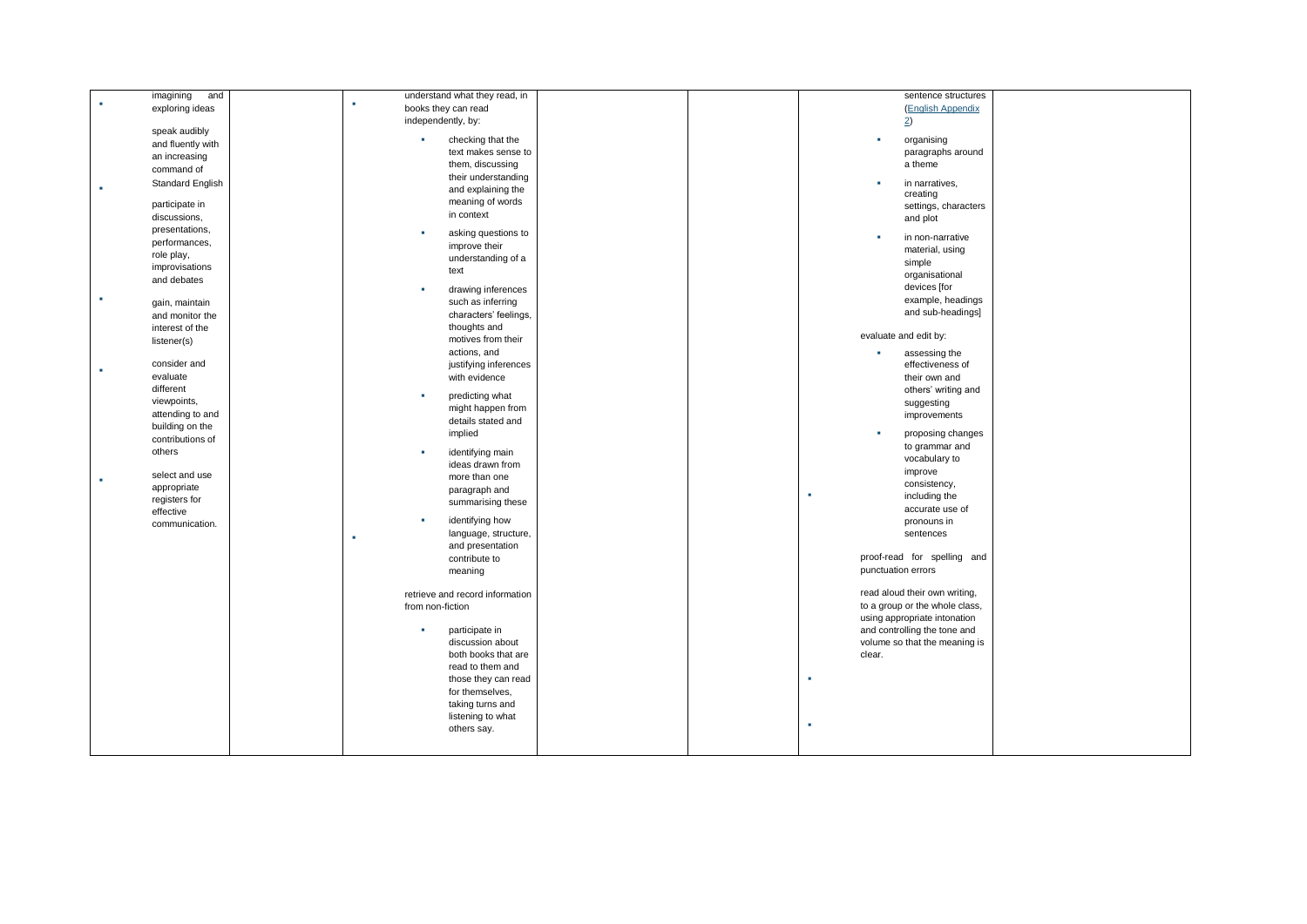| <b>ENGLISH Curriculum Overview Map - YEAR 5</b> |                 |               |                              |                            |                          |                                                     |  |  |  |
|-------------------------------------------------|-----------------|---------------|------------------------------|----------------------------|--------------------------|-----------------------------------------------------|--|--|--|
| Spoken Word                                     | Word<br>Reading | Comprehension | Writing $-$<br>transcription | Writing $-$<br>Handwriting | Writing -<br>Composition | Writing - Grammar,<br>Vocabulary and<br>Punctuation |  |  |  |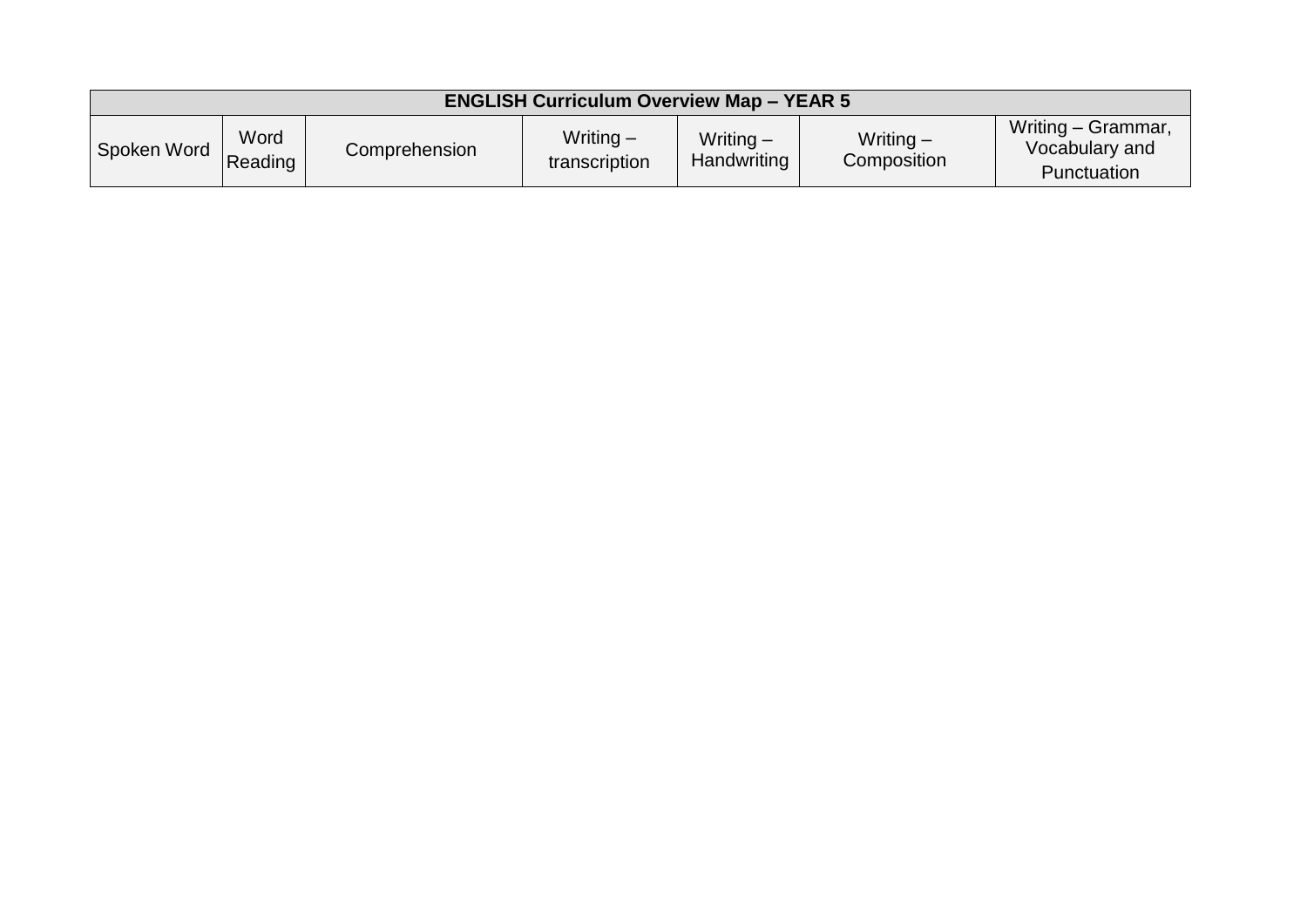| Pupils should be taught to:       | Pupils should be            | Pupils should be taught to:         |                                                   | Pupils should be taught     | Pupils should be taught to: | Pupils should be taught to:     |
|-----------------------------------|-----------------------------|-------------------------------------|---------------------------------------------------|-----------------------------|-----------------------------|---------------------------------|
| listen and respond                | taught to:                  |                                     |                                                   | to:                         | plan their writing by:      | develop their understanding of  |
| appropriately to                  | apply their                 | maintain positive attitudes to      |                                                   | write legibly, fluently and | identifying the             | the concepts set out in English |
| adults and their peers            | growing                     | reading and understanding of what   |                                                   | with increasing speed by:   | audience for and            | Appendix 2 by:                  |
|                                   | knowledge of                | they read by:                       |                                                   |                             | purpose of the              | recognising                     |
| ask relevant<br>×                 | root words,<br>prefixes and | continuing to read and              |                                                   | choosing which shape of     | writing, selecting          | vocabulary                      |
| questions to extend               | suffixes                    | discuss an increasingly             |                                                   | a letter to use when given  | the appropriate form        | and structures that             |
| their understanding               | (morphology                 | wide range of fiction,              |                                                   | choices and deciding        | and using other             | are appropriate for             |
| and knowledge                     | and etymology),             | poetry, plays, non-fiction          |                                                   | whether or not to join      | similar writing as          | formal speech and               |
|                                   | as listed in                |                                     |                                                   | specific little             | models for their own        | writing, including              |
| use relevant                      | English                     | and reference books or<br>textbooks |                                                   |                             |                             | subjunctive forms               |
| strategies to build               | Appendix 1                  |                                     |                                                   | choosing the writing        | noting and<br>×             |                                 |
| their vocabulary                  | both to read                | reading books that are              |                                                   | implement that is best      | developing                  | using passive verbs             |
|                                   | aloud and to                | structured in different             |                                                   | suited for a task.          | initial ideas, drawing      | to                              |
| articulate and<br>×               | understand the              | ways and reading for a              |                                                   |                             | on reading and              | affect the<br>presentation      |
| justify                           | meaning of new              | range of purposes                   |                                                   |                             | research where              | of information in a             |
| answers, arguments                | words that they             |                                     |                                                   |                             | necessary                   | sentence                        |
| and opinions                      | meet.                       | increasing their familiarity        |                                                   |                             | in writing narratives,      |                                 |
|                                   |                             | with a wide range of                |                                                   |                             | considering how             | using the perfect               |
| give well-<br>×                   |                             | books, including myths,             |                                                   |                             | authors have                | form of verbs to                |
| structured                        |                             | legends and traditional             |                                                   |                             | developed                   | mark                            |
| descriptions,                     |                             | stories, modern                     |                                                   |                             | characters and              | relationships of time           |
| explanations and                  |                             | fiction, fiction from our           |                                                   |                             | settings in what            | and cause                       |
| narratives                        |                             | literary heritage, and              |                                                   |                             | pupils have read,           | using expanded                  |
| for different                     |                             | books from other cultures           |                                                   |                             | listened to or seen         | noun                            |
| purposes, including               |                             | and traditions                      |                                                   |                             | performed                   | phrases to convey               |
| for expressing                    |                             | recommending books                  |                                                   |                             |                             | complicated                     |
| feelings                          |                             | that they have read to              |                                                   |                             | draft and write by:         | information                     |
|                                   |                             | their peers, giving                 | Pupils should be taught to:                       |                             | à.<br>selecting             | concisely                       |
| maintain<br>×                     |                             | reasons for their choices           |                                                   |                             | appropriate                 | using modal verbs               |
| attention and                     |                             | identifying and                     | use further prefixes and                          |                             | grammar and                 | or adverbs to                   |
| participate actively in           |                             | discussing themes and               | suffixes and understand                           |                             | vocabulary,                 | indicate degrees of             |
| collaborative                     |                             | conventions in and                  | the guidance for adding                           |                             | understanding how           | possibility                     |
| conversations,                    |                             | across a wide range of              | them                                              |                             | such choices can            |                                 |
| staying on topic and              |                             | writing                             |                                                   |                             | change and                  | using relative                  |
| initiating and                    |                             |                                     | ×<br>spell some words with                        |                             | enhance meaning             | clauses beginning               |
| responding to                     |                             | making comparisons                  | 'silent' letters [for example,                    |                             | in narratives,              | with who, which,                |
| comments                          |                             | within and across books             | knight, psalm, solemn]                            |                             | describing settings,        | where, when,                    |
| ×                                 |                             | learning a wider range of           | ×                                                 |                             | characters and              | whose, that or with             |
| use spoken<br>language to develop |                             | poetry by heart                     | continue to distinguish<br>between homophones and |                             | atmosphere and              | an implied (i.e.                |
|                                   |                             |                                     | other words which are                             |                             | integrating dialogue        | omitted) relative               |
|                                   |                             | ×<br>preparing poems and            | often confused                                    |                             | to convey character         | pronoun                         |
|                                   |                             | plays to read aloud and             |                                                   |                             | and advance the             | learning the                    |
|                                   |                             | to perform, showing                 | ×<br>use knowledge of                             |                             | action                      | grammar                         |
|                                   |                             | understanding through               | morphology and etymology                          |                             | précising longer<br>a,      | for years 5 and 6 in            |
|                                   |                             | intonation, tone and                | in spelling and understand                        |                             | passages                    | English Appendix 2              |
|                                   |                             | volume so that the                  | that the spelling of some                         |                             |                             | indicate grammatical and other  |
|                                   |                             | meaning is clear to an              | words needs to be learnt                          |                             | using a wide range          | features by:                    |
|                                   |                             | audience                            | specifically, as listed in                        |                             | of devices to build         |                                 |
|                                   |                             |                                     | English Appendix 1                                |                             | cohesion within and         | ٠<br>using commas to            |
|                                   |                             | understand what they read by:       |                                                   |                             | across paragraphs           | clarify meaning or              |
|                                   |                             | checking that the book              | ×<br>use dictionaries to check                    |                             | a,<br>using further         | avoid ambiguity in<br>writing   |
|                                   |                             | makes sense to them.                | the spelling and meaning                          |                             | organisational and          |                                 |
|                                   |                             | discussing their                    | of words                                          |                             | presentational              | using hyphens to                |
|                                   |                             | understanding and                   |                                                   |                             | devices to structure        | avoid ambiguity                 |
|                                   |                             | exploring the meaning of            | ×<br>use the first three or four                  |                             | text and to guide           | using brackets,                 |
|                                   |                             | words in context                    | letters of a word to check                        |                             | the reader [for             | dashes                          |
|                                   |                             |                                     | spelling,                                         |                             | example, headings,          |                                 |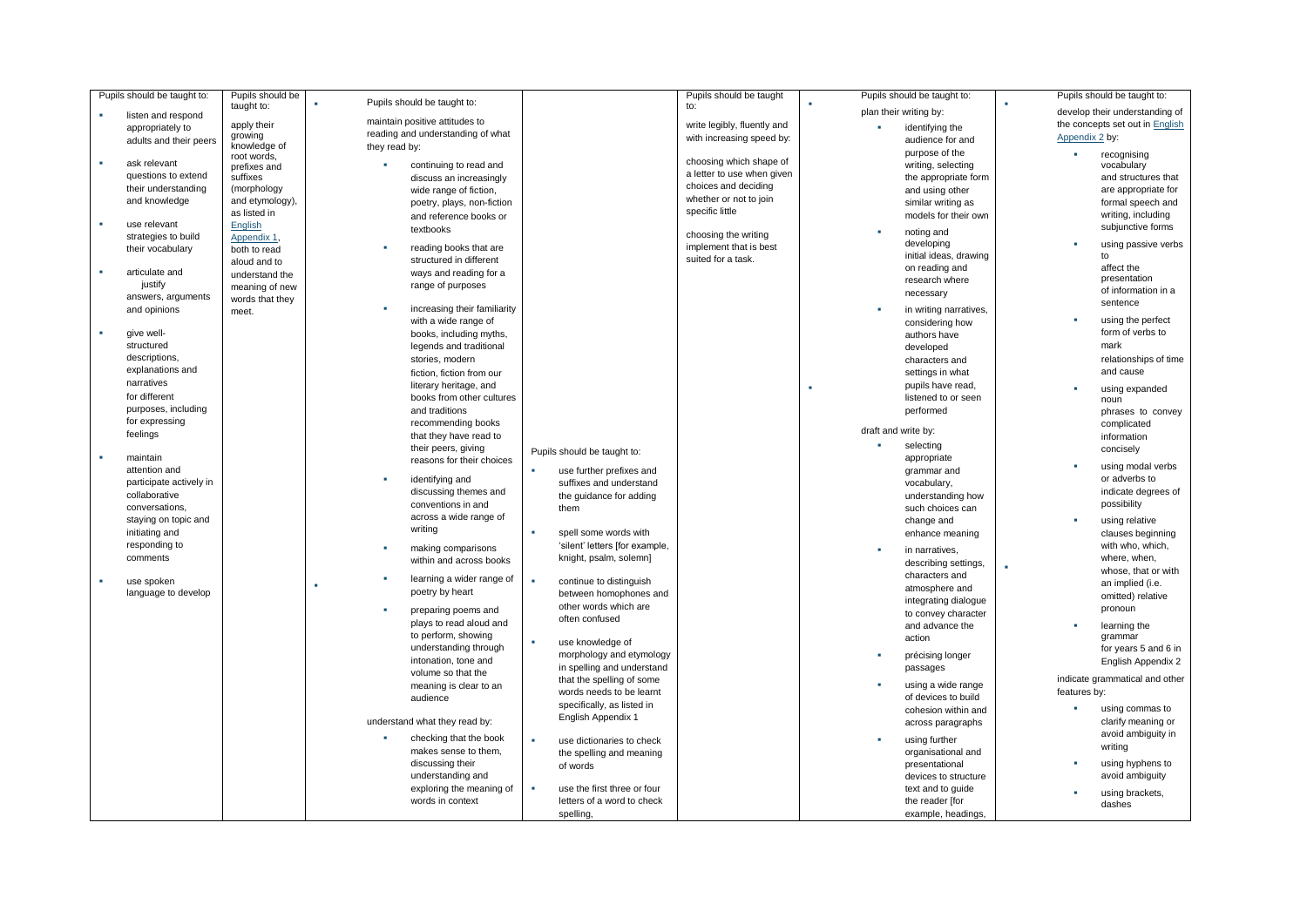|  | $\mathcal{F}_{\mathcal{F}}$ | asking questions to           |  |    | or commas to                              |
|--|-----------------------------|-------------------------------|--|----|-------------------------------------------|
|  |                             | improve their                 |  |    | indicate parenthesis                      |
|  |                             | understanding                 |  | ×. |                                           |
|  |                             |                               |  |    | using semi-colons,<br>colons or dashes to |
|  | $\sim$                      | drawing inferences such<br>as |  |    |                                           |
|  |                             |                               |  |    |                                           |
|  |                             | inferring characters'         |  |    |                                           |
|  |                             | feelings, thoughts and        |  |    |                                           |
|  |                             | motives from their            |  |    |                                           |
|  |                             |                               |  |    |                                           |
|  |                             |                               |  |    |                                           |
|  |                             |                               |  |    |                                           |
|  |                             |                               |  |    |                                           |
|  |                             |                               |  |    |                                           |
|  |                             |                               |  |    |                                           |
|  |                             |                               |  |    |                                           |
|  |                             |                               |  |    |                                           |
|  |                             |                               |  |    |                                           |
|  |                             |                               |  |    |                                           |
|  |                             |                               |  |    |                                           |
|  |                             |                               |  |    |                                           |
|  |                             |                               |  |    |                                           |
|  |                             |                               |  |    |                                           |
|  |                             |                               |  |    |                                           |
|  |                             |                               |  |    |                                           |
|  |                             |                               |  |    |                                           |
|  |                             |                               |  |    |                                           |
|  |                             |                               |  |    |                                           |
|  |                             |                               |  |    |                                           |
|  |                             |                               |  |    |                                           |
|  |                             |                               |  |    |                                           |
|  |                             |                               |  |    |                                           |
|  |                             |                               |  |    |                                           |
|  |                             |                               |  |    |                                           |
|  |                             |                               |  |    |                                           |
|  |                             |                               |  |    |                                           |
|  |                             |                               |  |    |                                           |
|  |                             |                               |  |    |                                           |
|  |                             |                               |  |    |                                           |
|  |                             |                               |  |    |                                           |
|  |                             |                               |  |    |                                           |
|  |                             |                               |  |    |                                           |
|  |                             |                               |  |    |                                           |
|  |                             |                               |  |    |                                           |
|  |                             |                               |  |    |                                           |
|  |                             |                               |  |    |                                           |
|  |                             |                               |  |    |                                           |
|  |                             |                               |  |    |                                           |
|  |                             |                               |  |    |                                           |
|  |                             |                               |  |    |                                           |
|  |                             |                               |  |    |                                           |
|  |                             |                               |  |    |                                           |
|  |                             |                               |  |    |                                           |
|  |                             |                               |  |    |                                           |
|  |                             |                               |  |    |                                           |
|  |                             |                               |  |    |                                           |
|  |                             |                               |  |    |                                           |
|  |                             |                               |  |    |                                           |
|  |                             |                               |  |    |                                           |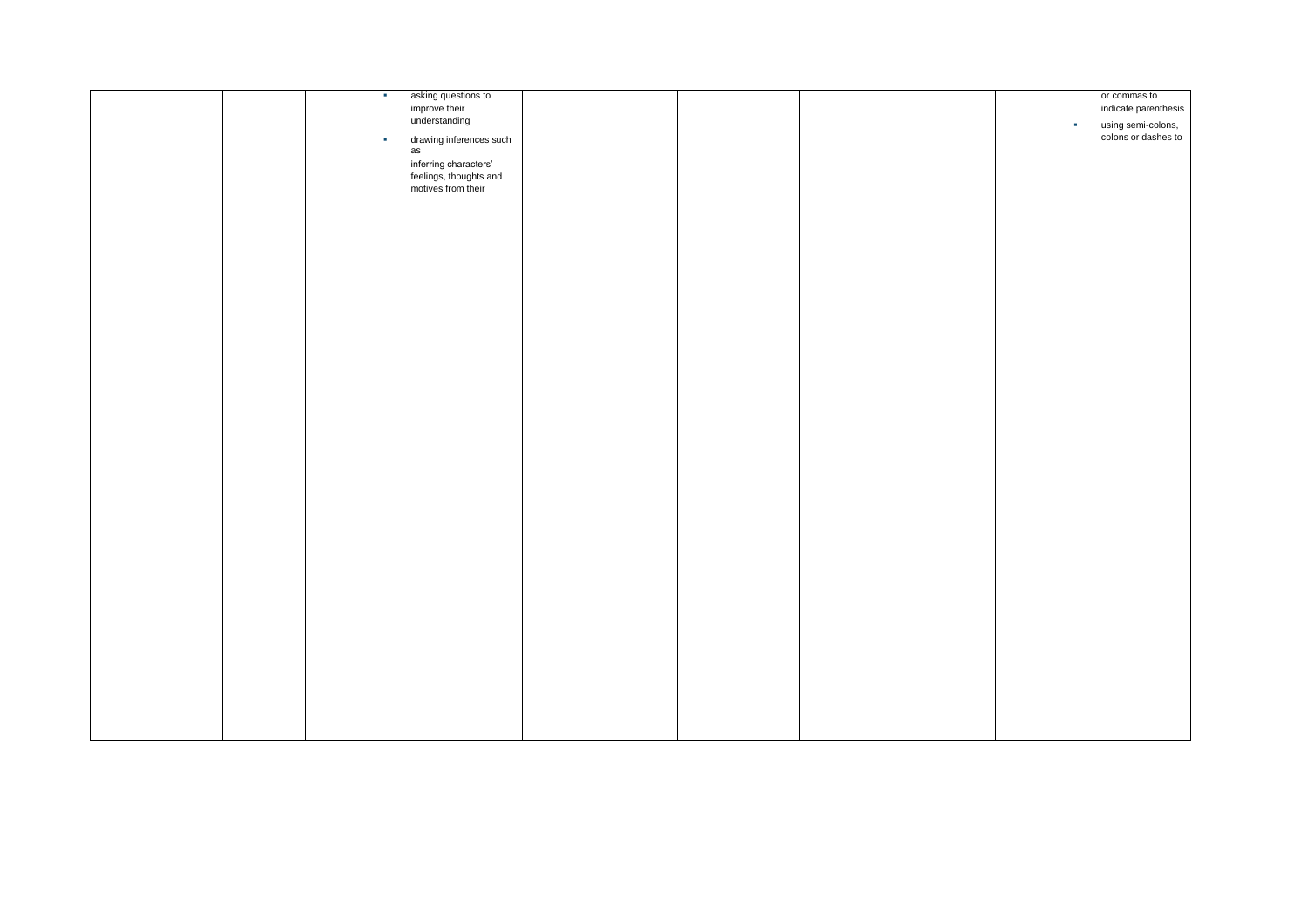|   | understanding   | actions, and justifying                    | meaning or both of<br>a. | bullet points,                | mark boundaries          |
|---|-----------------|--------------------------------------------|--------------------------|-------------------------------|--------------------------|
|   | through         | inferences with evidence                   | these in a dictionary    | underlining]                  | between independent      |
|   | speculating,    | ×                                          | use a thesaurus.         |                               | clauses using a colon    |
|   | hypothesising,  | predicting what might<br>happen            |                          | evaluate and edit by:         | to introduce a list      |
|   | imagining and   | from details stated and                    |                          | assessing the                 | ×                        |
|   | exploring ideas | implied                                    |                          | effectiveness of              | punctuating bullet       |
|   |                 |                                            |                          | their own and                 | points consistently      |
|   | speak audibly   | summarising the main<br>×                  |                          | others' writing               | use and understand       |
|   | and fluently    | ideas drawn from more                      |                          |                               | ٠                        |
|   | with an         | than one paragraph,                        |                          | proposing changes<br><b>B</b> | the grammatical          |
| × |                 | identifying key details                    |                          | to vocabulary,                | terminology in English   |
|   | increasing      | that support the main                      |                          | grammar and                   | Appendix 2 accurately    |
|   | command of      | ideas                                      |                          | punctuation to                | and appropriately in     |
|   | Standard        |                                            |                          | enhance effects and           | discussing their writing |
|   | English         | ٠<br>identifying how language,<br><b>B</b> |                          | clarify meaning               | and reading.             |
|   |                 | structure and                              |                          | $\mathbf{u}$                  |                          |
|   | participate in  | presentation contribute to                 |                          | ensuring the                  |                          |
|   | discussions,    | meaning                                    |                          | consistent and                |                          |
|   | presentations,  |                                            |                          | correct use of tense          |                          |
|   | performances,   | ٠<br>discuss and evaluate how authors      |                          | throughout a piece            |                          |
|   | role play,      | use language, including figurative         |                          | of writing                    |                          |
|   | improvisations  | language, considering the impact           |                          | ensuring correct<br>×         |                          |
|   | and debates     | on the reader                              |                          | subject and verb              |                          |
|   |                 | ٠                                          |                          |                               |                          |
|   | gain, maintain  | distinguish between statements of          |                          | agreement when                |                          |
|   |                 | fact and opinion                           |                          | using singular and            |                          |
|   | and monitor     |                                            |                          | plural, distinguishing        |                          |
|   | the interest of | ٠<br>retrieve, record<br>and<br>present    |                          | between the                   |                          |
|   | the listener(s) | information from non-fiction               |                          | language of speech            |                          |
| ٠ |                 |                                            |                          | and writing and               |                          |
|   | consider and    | participate in discussions about           |                          | choosing the                  |                          |
|   | evaluate        |                                            |                          | appropriate register          |                          |
|   | different       | books that are read to them and            |                          |                               |                          |
|   | viewpoints,     | those they can read for themselves,        |                          | proof-read for<br>×           |                          |
|   | attending to    | building on their own and others'<br>×     |                          | spelling                      |                          |
|   | and building    | ideas and challenging views                |                          | and punctuation               |                          |
|   | on the          | courteously                                |                          | errors                        |                          |
|   | contributions   |                                            |                          |                               |                          |
|   | of others       | explain and discuss their                  |                          | perform their own<br>×        |                          |
|   |                 | understanding of what they have            |                          | compositions, using           |                          |
|   | select and use  | read, including through formal             |                          | appropriate                   |                          |
|   | appropriate     | presentations and debates,                 |                          | intonation, volume,           |                          |
|   | registers for   | maintaining a focus on the topic and       |                          | and movement so               |                          |
|   |                 | using notes where necessary                |                          | that meaning is               |                          |
|   | effective       |                                            |                          | clear.                        |                          |
|   | communication   | provide reasoned                           |                          |                               |                          |
|   |                 | justifications for their                   |                          |                               |                          |
|   |                 | views.                                     |                          |                               |                          |
|   |                 |                                            |                          |                               |                          |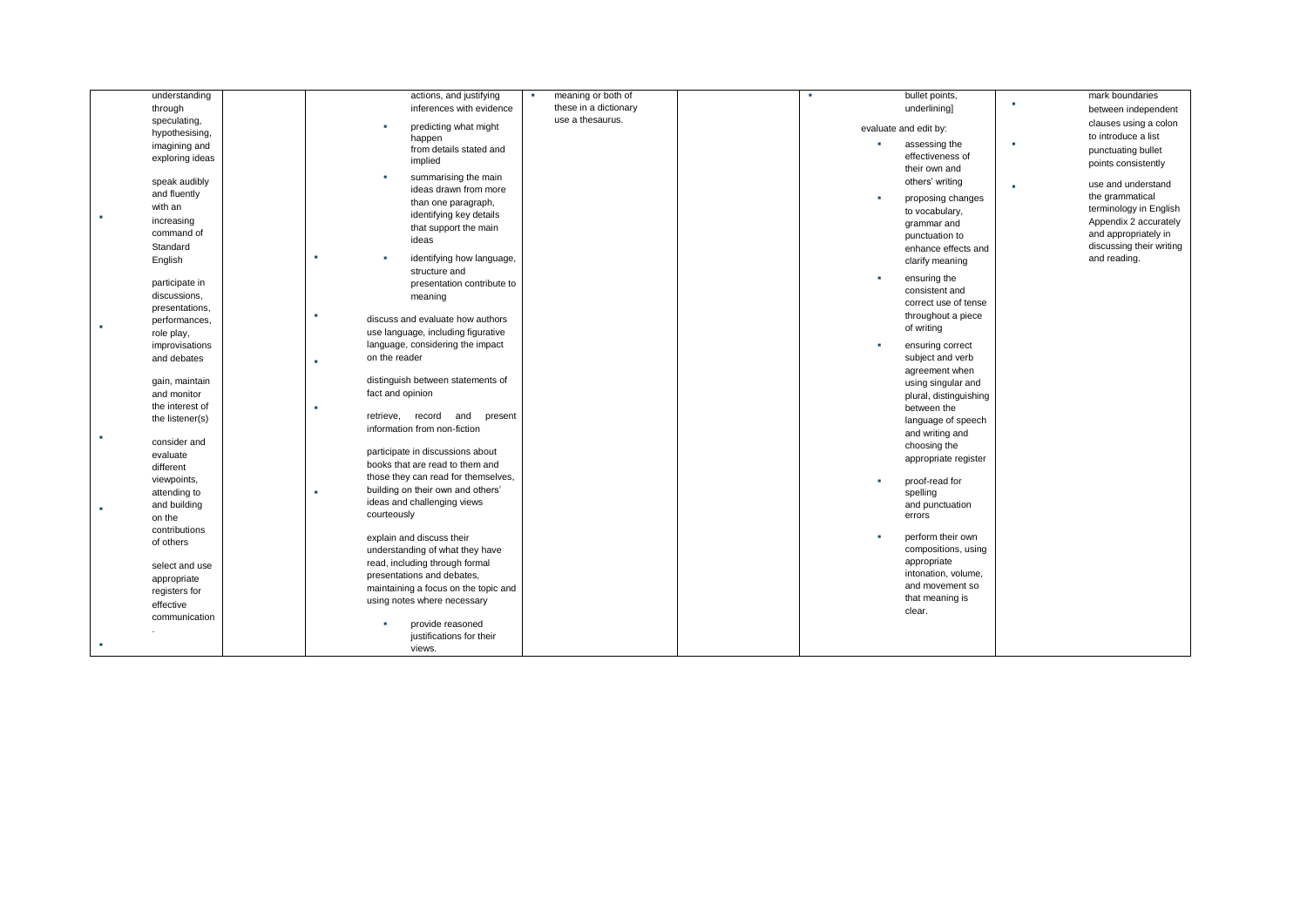| <b>ENGLISH Curriculum Overview Map - YEAR 6</b> |                 |               |                              |                                   |                            |                                                            |  |  |  |
|-------------------------------------------------|-----------------|---------------|------------------------------|-----------------------------------|----------------------------|------------------------------------------------------------|--|--|--|
| Spoken<br>Word                                  | Word<br>Reading | Comprehension | Writing $-$<br>transcription | Writing $-$<br><b>Handwriting</b> | Writing $-$<br>Composition | Writing - Grammar,<br>Vocabulary and<br><b>Punctuation</b> |  |  |  |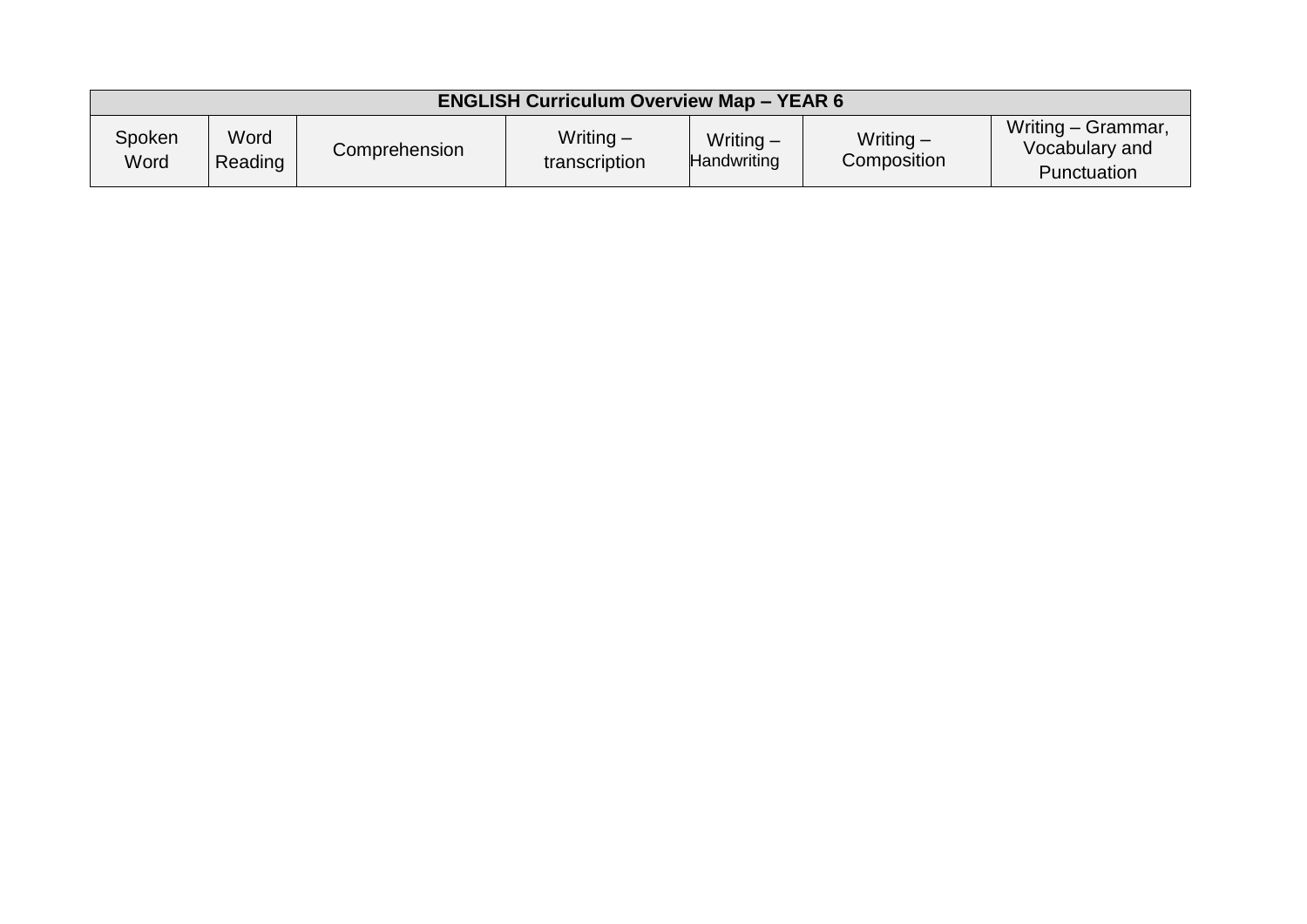| to: | Pupils should be | Pupils should          | Pupils should |                        |    |                             | Pupils should   |  | Pupils should be taught to: | Pupils should  |                                     |
|-----|------------------|------------------------|---------------|------------------------|----|-----------------------------|-----------------|--|-----------------------------|----------------|-------------------------------------|
|     | taught           | be taught to:          | be taught to: |                        |    |                             | be taught to:   |  | plan their writing by:      | be taught to:  |                                     |
| ٠   |                  |                        |               |                        |    |                             |                 |  |                             |                | develop their understanding of      |
|     |                  | apply their<br>growing |               | maintain positive      |    |                             | write legibly,  |  | identifying the             | concepts set   | the English                         |
|     | listen and       | knowledge of           |               | attitudes to reading   |    |                             | fluently and    |  | audience for and            |                | Appendix                            |
|     | respond          | root words,            | by:           | and understanding      |    |                             | with increasing |  | purpose of the              | out in $2$ by: |                                     |
|     | appropriately to | prefixes and           |               | of what they read      |    |                             | speed by:       |  | writing, selecting          |                |                                     |
|     | adults and their | suffixes               |               |                        |    |                             |                 |  | the appropriate             |                | recognising vocabulary and          |
|     | peers            | (morphology            |               | continuing to read     |    |                             | choosing which  |  | form and using              |                | structures that are appropriate for |
|     |                  | and                    |               | and discuss an         |    |                             | shape of a      |  | other similar               |                | formal speech and writing,          |
|     | ask relevant     | etymology),            |               |                        |    |                             | letter to use   |  | writing as models           |                | including subjunctive forms using   |
|     | questions to     | as listed in           |               | increasingly wide      |    |                             | when given      |  | for their own               |                | passive verbs to affect the         |
|     | extend their     | English                |               | range of fiction,      |    |                             | choices and     |  |                             |                | presentation of information in a    |
|     | understanding    | Appendix 1,            |               | poetry, plays, non-    |    |                             | deciding        |  | noting and<br>developing    |                |                                     |
|     | and knowledge    | both to read           |               | fiction and reference  |    |                             | whether or      |  | initial ideas,              |                | sentence using the perfect form     |
|     |                  | aloud and to           |               | books or textbooks     |    |                             | not to join     |  |                             |                | of verbs to mark relationships of   |
|     | use relevant     | understand             |               | reading books that     |    |                             | specific little |  | drawing on                  |                | time and cause using expanded       |
|     | strategies to    | the meaning            |               | are structured in      |    |                             |                 |  | reading and                 |                | noun phrases to convey              |
|     | build their      | of new words           |               | different ways and     |    |                             | choosing the    |  | research where              |                | complicated information concisely   |
|     | vocabulary       | that they              |               | reading for a range    |    |                             | writing         |  | necessary                   | ×              | using modal verbs or adverbs to     |
|     |                  | meet.                  |               | of purposes            |    | Pupils should be taught to: | implement that  |  | in writing                  |                | indicate degrees of possibility     |
|     | articulate and   |                        |               |                        |    | use further prefixes        | is best suited  |  | narratives,                 |                | using relative clauses beginning    |
|     | justify answers, |                        |               | increasing their       |    | and suffixes and            | for a task.     |  | considering how             |                | with who, which, where, when,       |
|     | arguments and    |                        |               | familiarity with a     |    | understand the              |                 |  | authors have                |                | whose, that or with an implied      |
|     | opinions         |                        |               |                        |    | guidance for adding         |                 |  | developed                   |                |                                     |
|     |                  |                        |               | wide range of books,   |    | them                        |                 |  | characters and              |                | (i.e. omitted) relative pronoun     |
|     | give             |                        |               | including myths,       |    |                             |                 |  | settings in what            |                | learning the grammar for years 5    |
|     | wellstructured   |                        |               | legends and            |    | spell some words            |                 |  | pupils have read,           |                | and 6 in English                    |
|     | descriptions,    |                        |               | traditional stories,   |    | with 'silent' letters [for  |                 |  | listened to or seen         |                | Appendix 2                          |
|     | explanations     |                        |               | modern fiction,        |    | example, knight,            |                 |  | performed                   |                |                                     |
|     | and narratives   |                        |               | fiction from our       |    | psalm, solemn]              |                 |  |                             |                | indicate grammatical and other      |
|     | for different    |                        |               | literary heritage, and |    |                             |                 |  | draft and write by:         |                |                                     |
|     | purposes,        |                        |               | books from other       | ×. | continue to                 |                 |  | selecting                   |                |                                     |
|     | including for    |                        |               | cultures and           |    | distinguish between         |                 |  | appropriate                 |                | using commas to clarify             |
|     | expressing       |                        |               | traditions             |    | homophones and              |                 |  | grammar and                 |                | meaning or avoid ambiguity in       |
|     | feelings         |                        |               | recommending           |    | other words which           |                 |  | vocabulary,                 |                | writing using hyphens to avoid      |
|     |                  |                        |               |                        |    | are often confused          |                 |  | understanding               |                | ambiguity                           |
|     | maintain         |                        |               | books that they have   |    |                             |                 |  | how such choices            |                | using brackets, dashes or           |
|     | attention and    |                        |               | read to their peers,   |    | use knowledge of            |                 |  | can change and              |                | commas to indicate parenthesis      |
|     | participate      |                        |               | giving reasons for     |    | morphology and              |                 |  | enhance meaning             | ×              |                                     |
| ×   | actively in      |                        |               | their choices          |    | etymology in spelling       |                 |  |                             |                | using semi-colons, colons or        |
|     | collaborative    |                        |               | identifying and        |    | and understand that         |                 |  | in narratives,              |                | dashes to mark boundaries           |
|     | conversations,   |                        |               | discussing themes      |    | the spelling of some        |                 |  | describing                  |                | between independent clauses         |
|     | staying on topic |                        |               | and conventions in     |    | words needs to be           |                 |  | settings,                   |                | using a colon to introduce a list   |
|     | and initiating   |                        |               | and across a wide      |    | learnt specifically, as     |                 |  | characters and              | features by:   | punctuating bullet points           |
|     | and responding   |                        |               | range of writing       |    |                             |                 |  | atmosphere and              |                |                                     |
|     | to comments      |                        |               | making comparisons     |    | listed in English           |                 |  | integrating                 |                | consistently                        |
|     |                  |                        |               | within and across      |    | Appendix 1                  |                 |  | dialogue to                 |                | and<br>understand<br>the<br>use     |
|     | use spoken       |                        |               |                        | ×  | use dictionaries to         |                 |  | convey character            |                | grammatical terminology in          |
|     | language to      |                        |               | books learning a       |    | check the spelling          |                 |  | and advance the             |                | English Appendix 2                  |
|     | develop          |                        |               | wider range of         |    |                             |                 |  | action                      |                |                                     |
|     | understanding    |                        |               | poetry by heart        |    | and meaning of              |                 |  | précising longer            |                |                                     |
|     | through          |                        |               | preparing poems        |    | words                       |                 |  | passages                    |                |                                     |
|     | speculating,     |                        |               | and plays to read      | ×  | use the first three or      |                 |  |                             |                |                                     |
|     | hypothesising,   |                        |               | aloud and to           |    |                             |                 |  | using a wide                |                |                                     |
|     | imagining and    |                        |               | perform, showing       |    | four letters of a word      |                 |  | range of devices            |                |                                     |
|     | exploring ideas  |                        |               | understanding          |    | to check spelling,          |                 |  | to build cohesion           |                |                                     |
|     |                  |                        |               | through intonation,    |    | meaning or both of          |                 |  | within and across           |                |                                     |
|     |                  |                        |               | tone and volume so     |    | these in a dictionary       |                 |  | paragraphs                  |                |                                     |
|     |                  |                        |               |                        |    |                             |                 |  |                             |                |                                     |
|     |                  |                        |               |                        |    | use a thesaurus.            |                 |  |                             |                |                                     |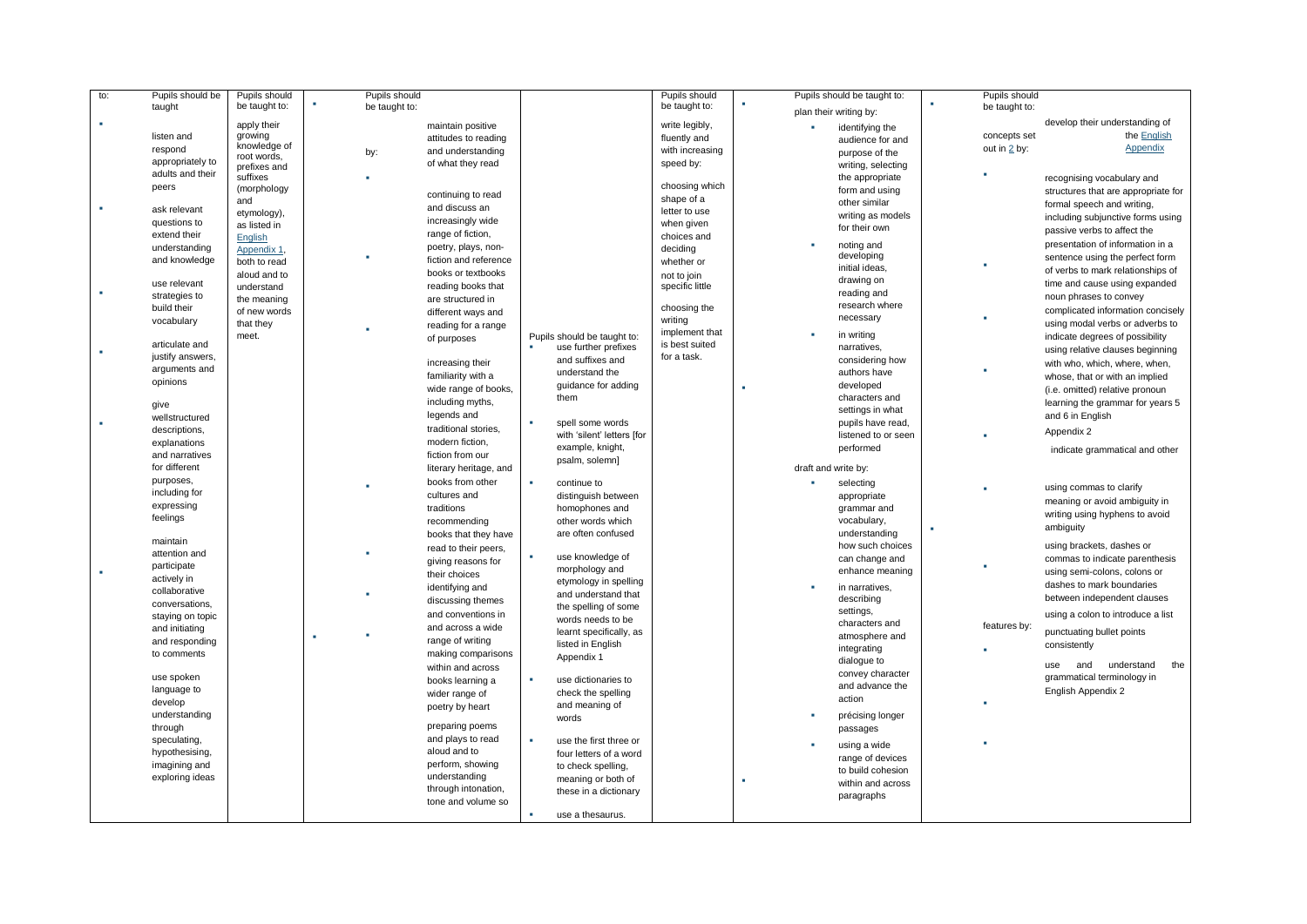| speak audibly     | that the meaning is<br>٠ | using further<br>×<br>$\bullet$ |  |
|-------------------|--------------------------|---------------------------------|--|
| and fluently with | clear to an audience     | organisational and              |  |
| an increasing     |                          | presentational                  |  |
|                   | understand what          |                                 |  |
|                   |                          | devices to                      |  |
|                   | they read by:            | structure text and              |  |
|                   |                          | to guide the                    |  |
|                   | checking that the        |                                 |  |
|                   | book makes sense         | reader [for<br>×                |  |
|                   | to them, discussing      | example,                        |  |
|                   | ٠                        | headings,                       |  |
|                   | their                    |                                 |  |
|                   | understanding and        | bullet points,<br>×             |  |
|                   | exploring the            | underlining]                    |  |
|                   |                          |                                 |  |
| $\mathbf{r}$      | meaning of words in<br>٠ |                                 |  |
|                   | context asking           | evaluate and edit by:<br>×      |  |
|                   | questions to             | $\mathbf{r}$<br>assessing the   |  |
|                   |                          | effectiveness of                |  |
|                   | improve their            |                                 |  |
|                   | understanding            | their own and                   |  |
|                   | drawing inferences       | others' writing                 |  |
|                   |                          |                                 |  |
|                   | such as inferring        |                                 |  |
|                   | characters' feelings,    |                                 |  |
|                   | thoughts and             |                                 |  |
|                   |                          |                                 |  |
|                   | motives from             |                                 |  |
|                   |                          |                                 |  |
|                   |                          |                                 |  |
|                   |                          |                                 |  |
|                   |                          |                                 |  |
|                   |                          |                                 |  |
|                   |                          |                                 |  |
|                   |                          |                                 |  |
|                   |                          |                                 |  |
|                   |                          |                                 |  |
|                   |                          |                                 |  |
|                   |                          |                                 |  |
|                   |                          |                                 |  |
|                   |                          |                                 |  |
|                   |                          |                                 |  |
|                   |                          |                                 |  |
|                   |                          |                                 |  |
|                   |                          |                                 |  |
|                   |                          |                                 |  |
|                   |                          |                                 |  |
|                   |                          |                                 |  |
|                   |                          |                                 |  |
|                   |                          |                                 |  |
|                   |                          |                                 |  |
|                   |                          |                                 |  |
|                   |                          |                                 |  |
|                   |                          |                                 |  |
|                   |                          |                                 |  |
|                   |                          |                                 |  |
|                   |                          |                                 |  |
|                   |                          |                                 |  |
|                   |                          |                                 |  |
|                   |                          |                                 |  |
|                   |                          |                                 |  |
|                   |                          |                                 |  |
|                   |                          |                                 |  |
|                   |                          |                                 |  |
|                   |                          |                                 |  |
|                   |                          |                                 |  |
|                   |                          |                                 |  |
|                   |                          |                                 |  |
|                   |                          |                                 |  |
|                   |                          |                                 |  |
|                   |                          |                                 |  |
|                   |                          |                                 |  |
|                   |                          |                                 |  |
|                   |                          |                                 |  |
|                   |                          |                                 |  |
|                   |                          |                                 |  |
|                   |                          |                                 |  |